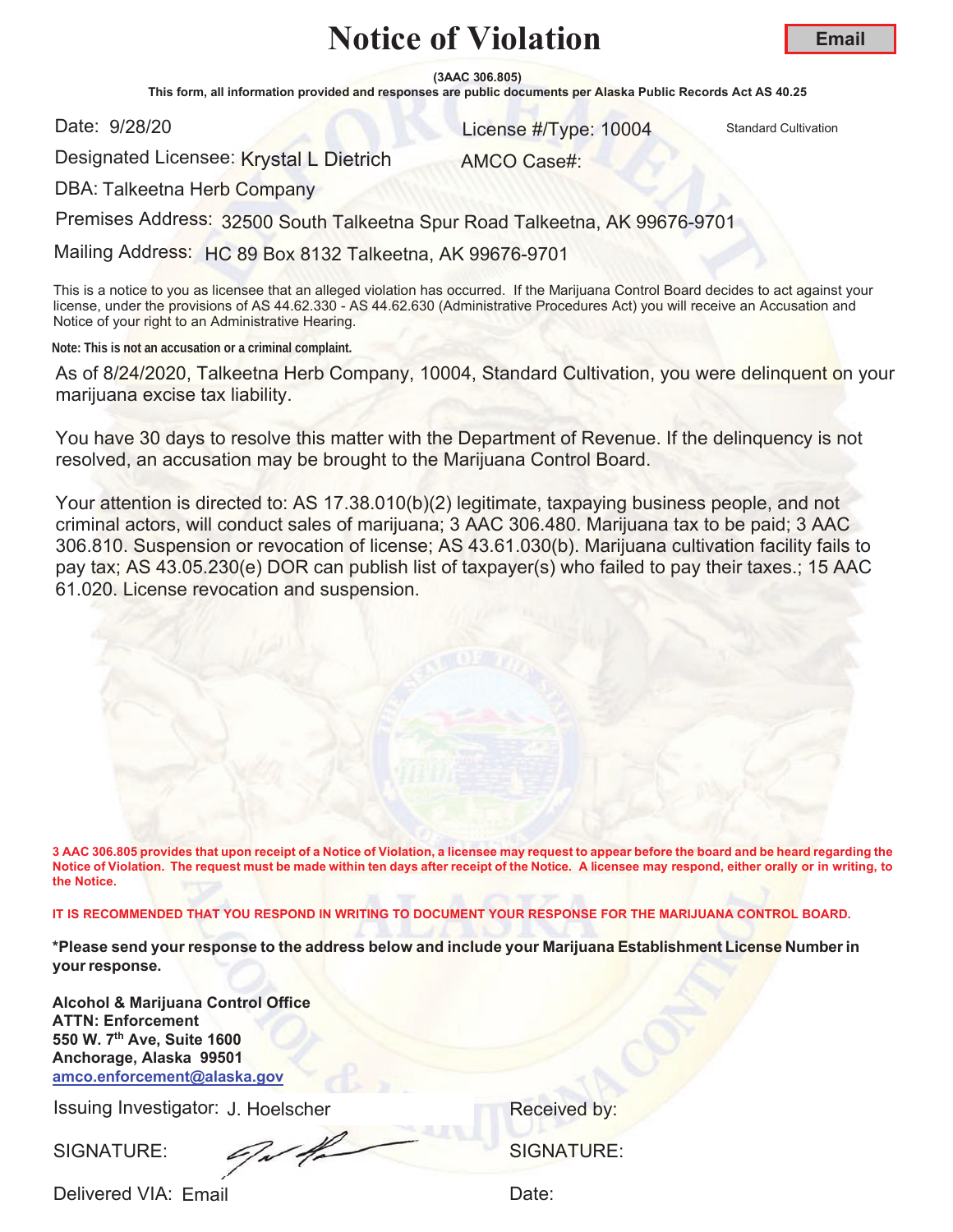**(3AAC 306.805)**

This form, all information provided and responses are public documents per Alaska Public Records Act AS 40.25

Date: 9/28/20

er and the United Standard Cultivation Control of the United Standard Cultivation Cultivation

AMCO Case#:

**Email**

Designated Licensee: James Barrett

DBA: Rain Forest Farms LLC

Premises Address: 5763 Glacier Highway Juneau, AK 99801

Mailing Address: PO Box 21714 Juneau, AK 99802

This is a notice to you as licensee that an alleged violation has occurred. If the Marijuana Control Board decides to act against your license, under the provisions of AS 44.62.330 - AS 44.62.630 (Administrative Procedures Act) you will receive an Accusation and Notice of your right to an Administrative Hearing.

**Note: This is not an accusation or a criminal complaint.**

As of 8/24/2020, Rain Forest Farms LLC, 10026, Standard Cultivation, you were delinquent on your marijuana excise tax liability.

You have 30 days to resolve this matter with the Department of Revenue. If the delinquency is not resolved, an accusation may be brought to the Marijuana Control Board.

Your attention is directed to: AS 17.38.010(b)(2) legitimate, taxpaying business people, and not criminal actors, will conduct sales of marijuana; 3 AAC 306.480. Marijuana tax to be paid; 3 AAC 306.810. Suspension or revocation of license; AS 43.61.030(b). Marijuana cultivation facility fails to pay tax; AS 43.05.230(e) DOR can publish list of taxpayer(s) who failed to pay their taxes.; 15 AAC 61.020. License revocation and suspension.

**3 AAC 306.805 provides that upon receipt of a Notice of Violation, a licensee may request to appear before the board and be heard regarding the Notice of Violation. The request must be made within ten days after receipt of the Notice. A licensee may respond, either orally or in writing, to the Notice.** 

**IT IS RECOMMENDED THAT YOU RESPOND IN WRITING TO DOCUMENT YOUR RESPONSE FOR THE MARIJUANA CONTROL BOARD.**

**\*Please send your response to the address below and include your Marijuana Establishment License Number in yourresponse.**

**Alcohol & Marijuana Control Office ATTN: Enforcement 550 W. 7th Ave, Suite 1600 Anchorage, Alaska 99501 amco.enforcement@alaska.gov**

Issuing Investigator: J. Hoelscher **Election Control Control Control Control Control Control Control Control Control Control Control Control Control Control Control Control Control Control Control Control Control Control C** 

SIGNATURE: SIGNATURE: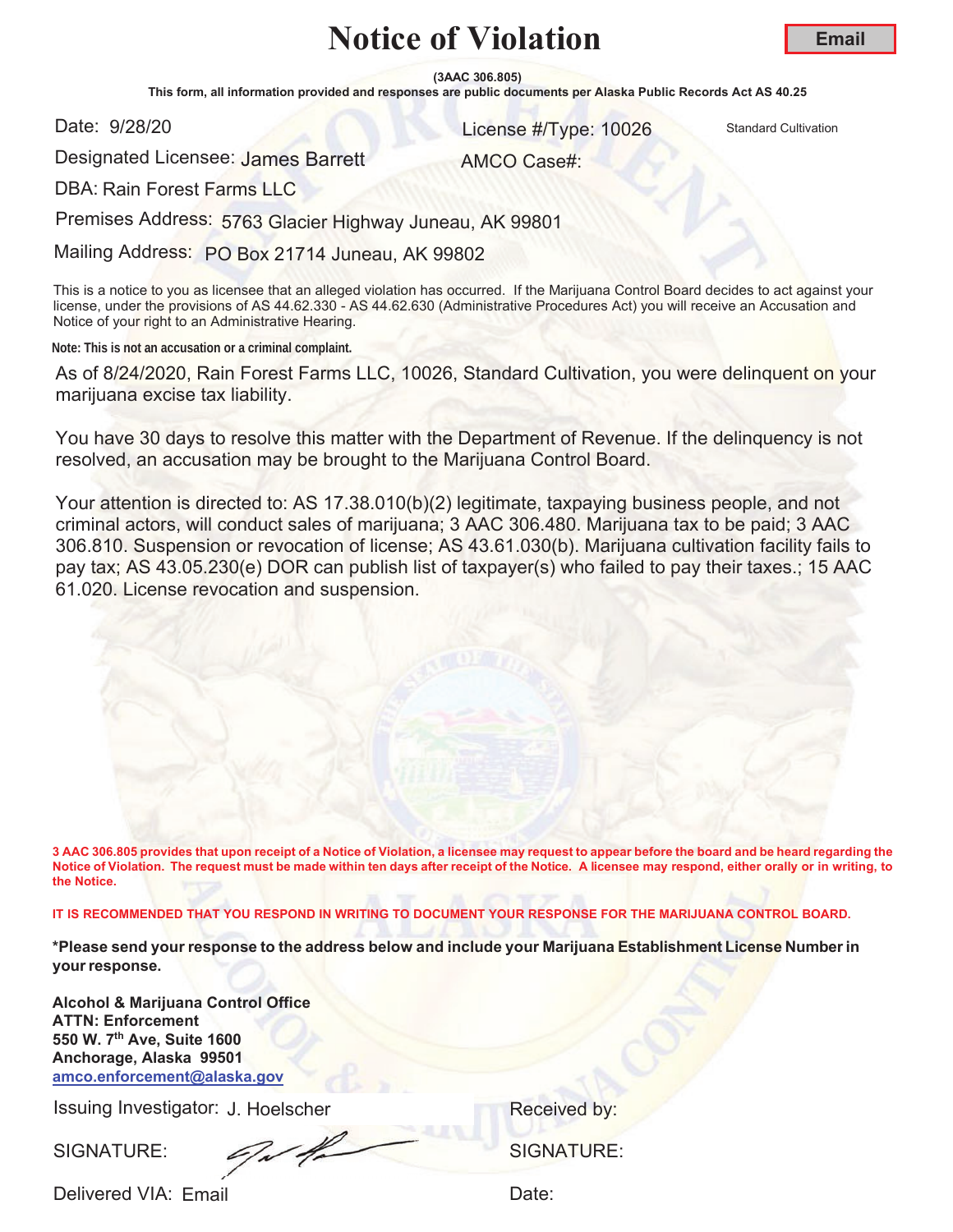**(3AAC 306.805)**

This form, all information provided and responses are public documents per Alaska Public Records Act AS 40.25

Date: 9/28/20

er and the United Cultivation Control of the United Cultivation Control of the United Cultivation

AMCO Case#:

Designated Licensee: <mark>David J Straub</mark>

DBA: Alaska Precision

Premises Address: 15520 E. Birch Circle Willow, AK 99688

Mailing Address: PO Box 452 Willow, AK 99688

This is a notice to you as licensee that an alleged violation has occurred. If the Marijuana Control Board decides to act against your license, under the provisions of AS 44.62.330 - AS 44.62.630 (Administrative Procedures Act) you will receive an Accusation and Notice of your right to an Administrative Hearing.

**Note: This is not an accusation or a criminal complaint.**

As of 8/24/2020, Alaska Precision, 10040, Limited Cultivation, you were delinquent on your marijuana excise tax liability.

You have 30 days to resolve this matter with the Department of Revenue. If the delinquency is not resolved, an accusation may be brought to the Marijuana Control Board.

Your attention is directed to: AS 17.38.010(b)(2) legitimate, taxpaying business people, and not criminal actors, will conduct sales of marijuana; 3 AAC 306.480. Marijuana tax to be paid; 3 AAC 306.810. Suspension or revocation of license; AS 43.61.030(b). Marijuana cultivation facility fails to pay tax; AS 43.05.230(e) DOR can publish list of taxpayer(s) who failed to pay their taxes.; 15 AAC 61.020. License revocation and suspension.

**3 AAC 306.805 provides that upon receipt of a Notice of Violation, a licensee may request to appear before the board and be heard regarding the Notice of Violation. The request must be made within ten days after receipt of the Notice. A licensee may respond, either orally or in writing, to the Notice.** 

**IT IS RECOMMENDED THAT YOU RESPOND IN WRITING TO DOCUMENT YOUR RESPONSE FOR THE MARIJUANA CONTROL BOARD.**

**\*Please send your response to the address below and include your Marijuana Establishment License Number in your response.**

**Alcohol & Marijuana Control Office ATTN: Enforcement 550 W. 7th Ave, Suite 1600 Anchorage, Alaska 99501 amco.enforcement@alaska.gov**

Issuing Investigator: J. Hoelscher **Election Control Control Control Control Control Control Control Control Control Control Control Control Control Control Control Control Control Control Control Control Control Control C** 

SIGNATURE: SIGNATURE:

Delivered VIA: Email and the control of the Date:

**Email**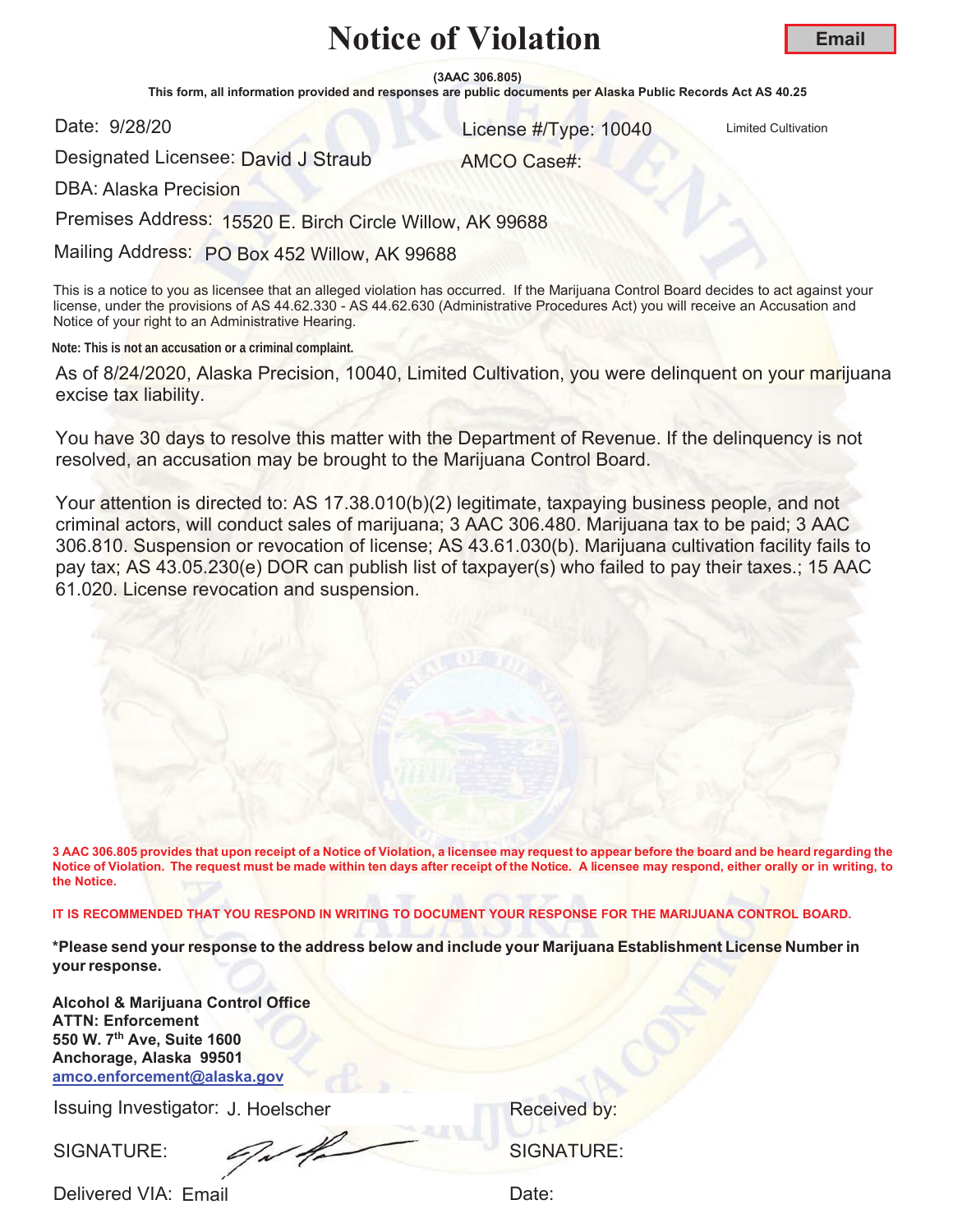**(3AAC 306.805)**

This form, all information provided and responses are public documents per Alaska Public Records Act AS 40.25

Date: 9/28/20

er and the United Standard Cultivation Control of the United Standard Cultivation Cultivation

Designated Licensee: <mark>Karen Lowr</mark>y

AMCO Case#:

DBA: Alaskan Blooms LLC

Premises Address: 2448 Arvilla St. Building A, B & C Fairbanks, AK 99709

Mailing Address: : 2448 Arvilla St. Fairbanks, AK 99709

This is a notice to you as licensee that an alleged violation has occurred. If the Marijuana Control Board decides to act against your license, under the provisions of AS 44.62.330 - AS 44.62.630 (Administrative Procedures Act) you will receive an Accusation and Notice of your right to an Administrative Hearing.

**Note: This is not an accusation or a criminal complaint.**

As of 8/24/2020, Alaskan Blooms LLC, 10073, Standard Cultivation, you were delinquent on your marijuana excise tax liability.

You have 30 days to resolve this matter with the Department of Revenue. If the delinquency is not resolved, an accusation may be brought to the Marijuana Control Board.

Your attention is directed to: AS 17.38.010(b)(2) legitimate, taxpaying business people, and not criminal actors, will conduct sales of marijuana; 3 AAC 306.480. Marijuana tax to be paid; 3 AAC 306.810. Suspension or revocation of license; AS 43.61.030(b). Marijuana cultivation facility fails to pay tax; AS 43.05.230(e) DOR can publish list of taxpayer(s) who failed to pay their taxes.; 15 AAC 61.020. License revocation and suspension.

**3 AAC 306.805 provides that upon receipt of a Notice of Violation, a licensee may request to appear before the board and be heard regarding the Notice of Violation. The request must be made within ten days after receipt of the Notice. A licensee may respond, either orally or in writing, to the Notice.** 

**IT IS RECOMMENDED THAT YOU RESPOND IN WRITING TO DOCUMENT YOUR RESPONSE FOR THE MARIJUANA CONTROL BOARD.**

**\*Please send your response to the address below and include your Marijuana Establishment License Number in yourresponse.**

**Alcohol & Marijuana Control Office ATTN: Enforcement 550 W. 7th Ave, Suite 1600 Anchorage, Alaska 99501 amco.enforcement@alaska.gov**

Issuing Investigator: J. Hoelscher **Election Control Control Control Control Control Control Control Control Control Control Control Control Control Control Control Control Control Control Control Control Control Control C** 

SIGNATURE: SIGNATURE: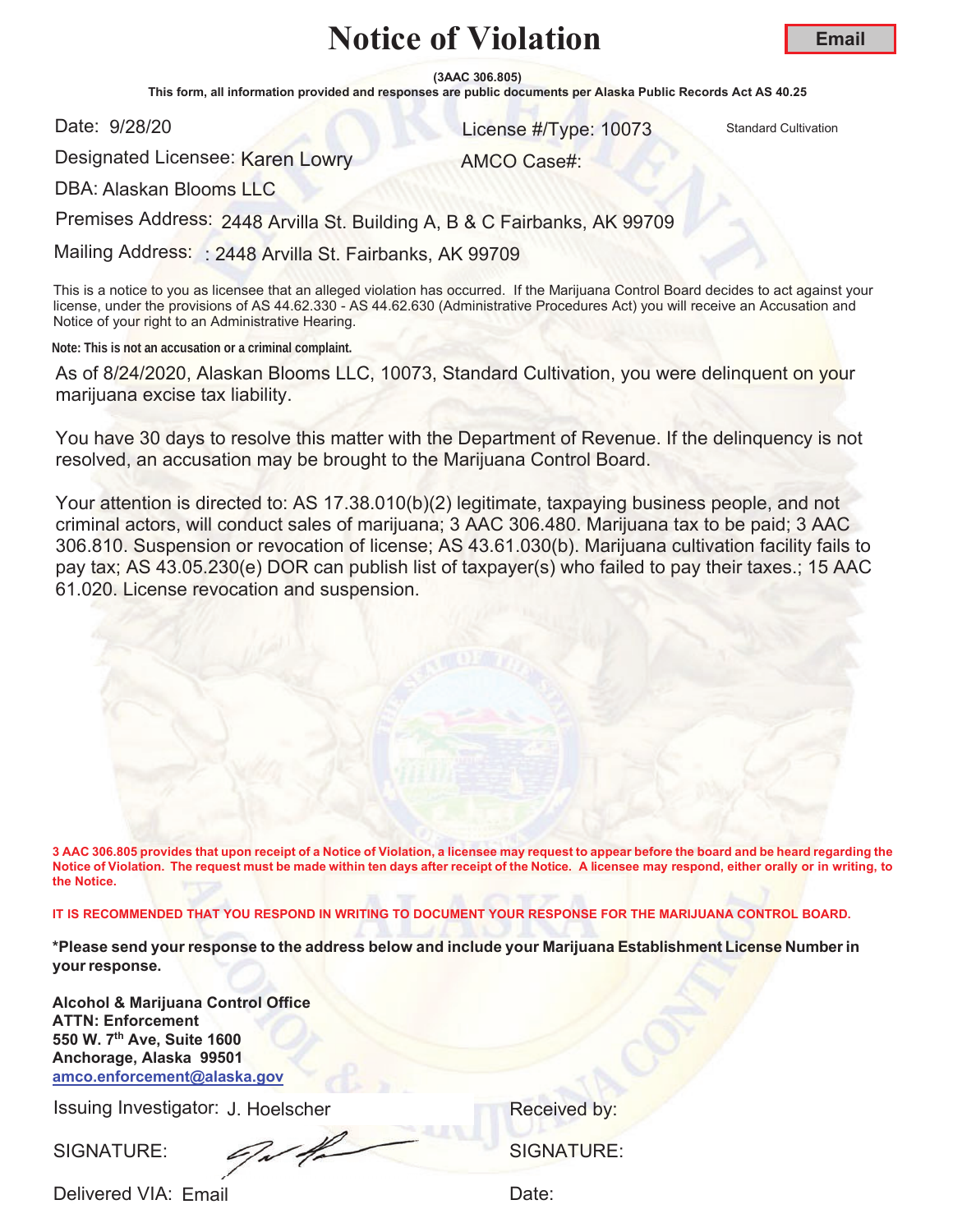**(3AAC 306.805)**

This form, all information provided and responses are public documents per Alaska Public Records Act AS 40.25

Date: 9/28/20

and 28/20 10112 Standard Cultivation Cultivation

Designated Licensee: Shawn Coyle

AMCO Case#:

DBA: Great Alaskan Bud Company

Premises Address: 1905 Livengood Ave. Fairbanks, AK 99701

Mailing Address: 1905 Livengood Ave. Fairbanks, AK 99701

This is a notice to you as licensee that an alleged violation has occurred. If the Marijuana Control Board decides to act against your license, under the provisions of AS 44.62.330 - AS 44.62.630 (Administrative Procedures Act) you will receive an Accusation and Notice of your right to an Administrative Hearing.

**Note: This is not an accusation or a criminal complaint.**

As of 8/24/2020, Great Alaskan Bud Company, 10112, Standard Cultivation, you were delinquent on your marijuana excise tax liability.

You have 30 days to resolve this matter with the Department of Revenue. If the delinquency is not resolved, an accusation may be brought to the Marijuana Control Board.

Your attention is directed to: AS 17.38.010(b)(2) legitimate, taxpaying business people, and not criminal actors, will conduct sales of marijuana; 3 AAC 306.480. Marijuana tax to be paid; 3 AAC 306.810. Suspension or revocation of license; AS 43.61.030(b). Marijuana cultivation facility fails to pay tax; AS 43.05.230(e) DOR can publish list of taxpayer(s) who failed to pay their taxes.; 15 AAC 61.020. License revocation and suspension.

**3 AAC 306.805 provides that upon receipt of a Notice of Violation, a licensee may request to appear before the board and be heard regarding the Notice of Violation. The request must be made within ten days after receipt of the Notice. A licensee may respond, either orally or in writing, to the Notice.** 

**IT IS RECOMMENDED THAT YOU RESPOND IN WRITING TO DOCUMENT YOUR RESPONSE FOR THE MARIJUANA CONTROL BOARD.**

**\*Please send your response to the address below and include your Marijuana Establishment License Number in your response.**

**Alcohol & Marijuana Control Office ATTN: Enforcement 550 W. 7th Ave, Suite 1600 Anchorage, Alaska 99501 amco.enforcement@alaska.gov**

Issuing Investigator: J. Hoelscher **Election Control Control Control Control Control Control Control Control Control Control Control Control Control Control Control Control Control Control Control Control Control Control C** 

SIGNATURE: SIGNATURE: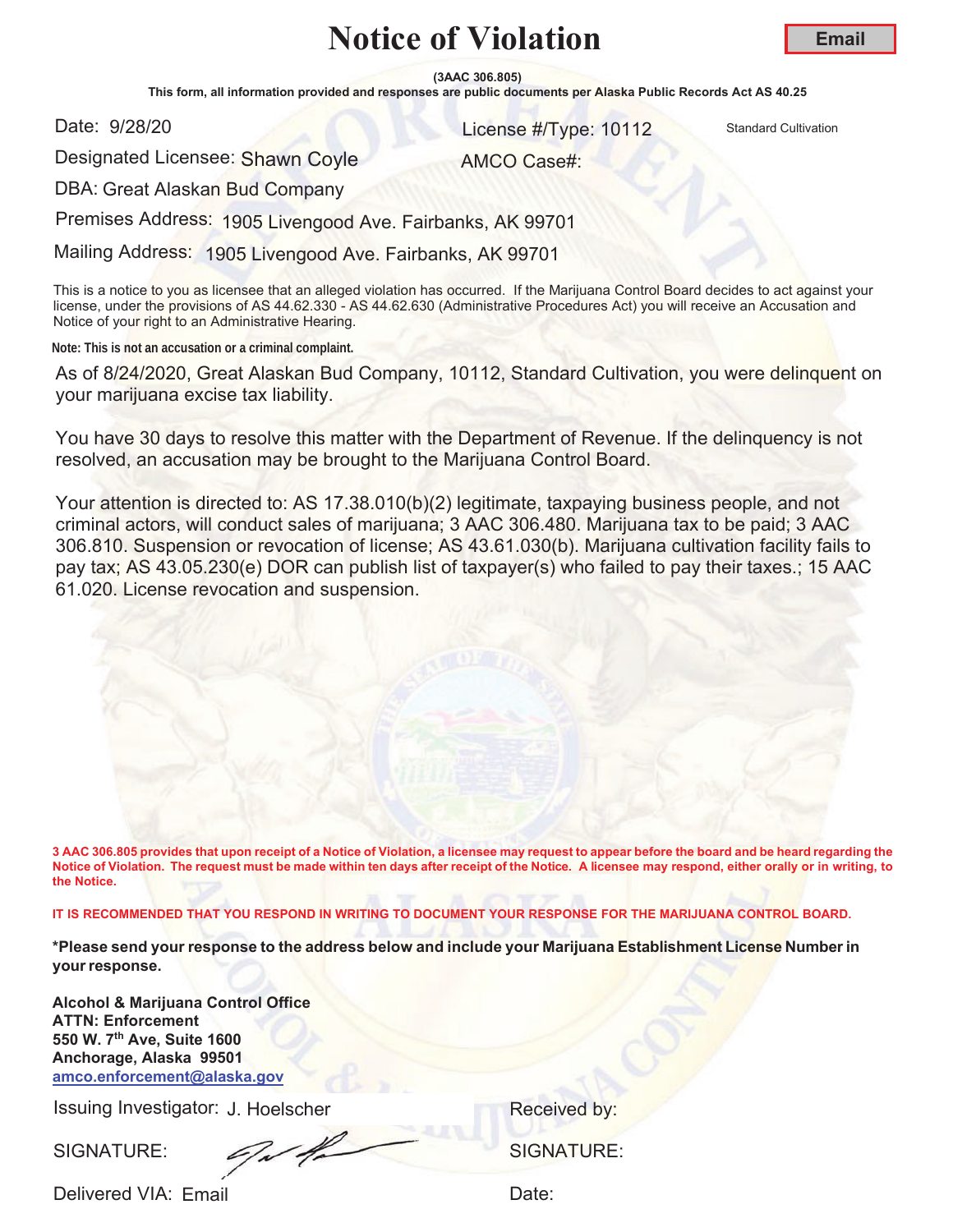**(3AAC 306.805)**

This form, all information provided and responses are public documents per Alaska Public Records Act AS 40.25

Date: 9/28/20

er and the United Standard Cultivation Control of the United Standard Cultivation Cultivation

Designated Licensee: Kelsey J Martinsen AMCO Case#:

DBA: Happy Cannabis

Premises Address: 225 South Front Street Wrangell, AK 99929

Mailing Address: PO Box 110 Wrangell, AK 99929

This is a notice to you as licensee that an alleged violation has occurred. If the Marijuana Control Board decides to act against your license, under the provisions of AS 44.62.330 - AS 44.62.630 (Administrative Procedures Act) you will receive an Accusation and Notice of your right to an Administrative Hearing.

**Note: This is not an accusation or a criminal complaint.**

As of 8/24/2020, Happy Cannabis, 10201, Standard Cultivation, you were delinquent on your marijuana excise tax liability.

You have 30 days to resolve this matter with the Department of Revenue. If the delinquency is not resolved, an accusation may be brought to the Marijuana Control Board.

Your attention is directed to: AS 17.38.010(b)(2) legitimate, taxpaying business people, and not criminal actors, will conduct sales of marijuana; 3 AAC 306.480. Marijuana tax to be paid; 3 AAC 306.810. Suspension or revocation of license; AS 43.61.030(b). Marijuana cultivation facility fails to pay tax; AS 43.05.230(e) DOR can publish list of taxpayer(s) who failed to pay their taxes.; 15 AAC 61.020. License revocation and suspension.

**3 AAC 306.805 provides that upon receipt of a Notice of Violation, a licensee may request to appear before the board and be heard regarding the Notice of Violation. The request must be made within ten days after receipt of the Notice. A licensee may respond, either orally or in writing, to the Notice.** 

**IT IS RECOMMENDED THAT YOU RESPOND IN WRITING TO DOCUMENT YOUR RESPONSE FOR THE MARIJUANA CONTROL BOARD.**

**\*Please send your response to the address below and include your Marijuana Establishment License Number in yourresponse.**

**Alcohol & Marijuana Control Office ATTN: Enforcement 550 W. 7th Ave, Suite 1600 Anchorage, Alaska 99501 amco.enforcement@alaska.gov**

Issuing Investigator: J. Hoelscher **Election Control Control Control Control Control Control Control Control Control Control Control Control Control Control Control Control Control Control Control Control Control Control C** 

SIGNATURE: SIGNATURE: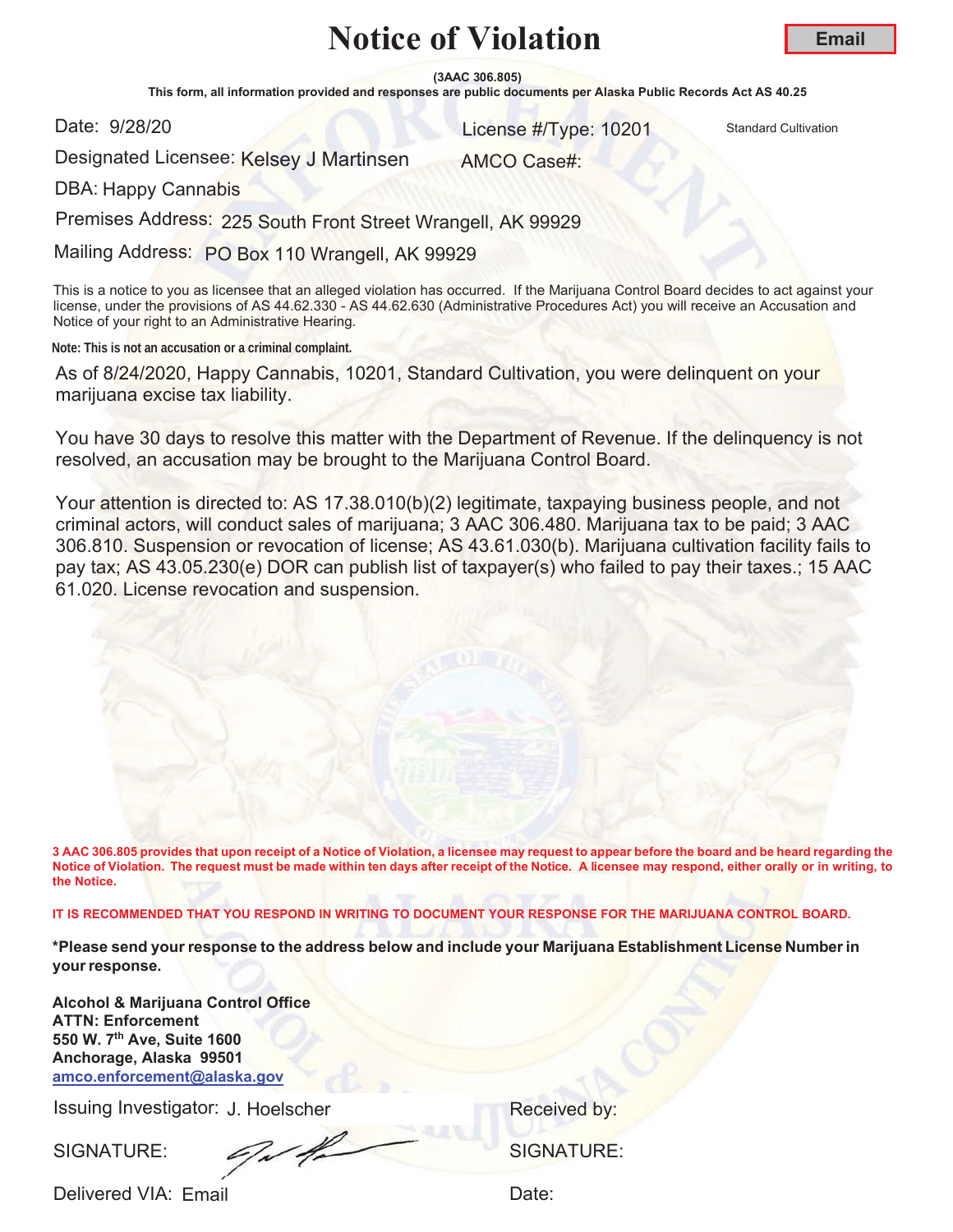**Email**

**(3AAC 306.805)**

This form, all information provided and responses are public documents per Alaska Public Records Act AS 40.25

Date: 9/28/20

er and the United Standard Cultivation Control of the United Standard Cultivation Cultivation

Designated Licensee: Sherry Gilbert

AMCO Case#:

DBA: Arctic Greenery

Premises Address: 1725 Richardson Highway Suite 104 North Pole, AK 99705

Mailing Address: PO BOX 58663 North Pole, AK 99711

This is a notice to you as licensee that an alleged violation has occurred. If the Marijuana Control Board decides to act against your license, under the provisions of AS 44.62.330 - AS 44.62.630 (Administrative Procedures Act) you will receive an Accusation and Notice of your right to an Administrative Hearing.

**Note: This is not an accusation or a criminal complaint.**

As of 8/24/2020, Arctic Greenery, 10286, Standard Cultivation, you were delinquent on your marijuana excise tax liability.

You have 30 days to resolve this matter with the Department of Revenue. If the delinquency is not resolved, an accusation may be brought to the Marijuana Control Board.

Your attention is directed to: AS 17.38.010(b)(2) legitimate, taxpaying business people, and not criminal actors, will conduct sales of marijuana; 3 AAC 306.480. Marijuana tax to be paid; 3 AAC 306.810. Suspension or revocation of license; AS 43.61.030(b). Marijuana cultivation facility fails to pay tax; AS 43.05.230(e) DOR can publish list of taxpayer(s) who failed to pay their taxes.; 15 AAC 61.020. License revocation and suspension.

**3 AAC 306.805 provides that upon receipt of a Notice of Violation, a licensee may request to appear before the board and be heard regarding the Notice of Violation. The request must be made within ten days after receipt of the Notice. A licensee may respond, either orally or in writing, to the Notice.** 

**IT IS RECOMMENDED THAT YOU RESPOND IN WRITING TO DOCUMENT YOUR RESPONSE FOR THE MARIJUANA CONTROL BOARD.**

**\*Please send your response to the address below and include your Marijuana Establishment License Number in your response.**

**Alcohol & Marijuana Control Office ATTN: Enforcement 550 W. 7th Ave, Suite 1600 Anchorage, Alaska 99501 amco.enforcement@alaska.gov**

Issuing Investigator: J. Hoelscher **Election Control Control Control Control Control Control Control Control Control Control Control Control Control Control Control Control Control Control Control Control Control Control C** 

SIGNATURE: SIGNATURE: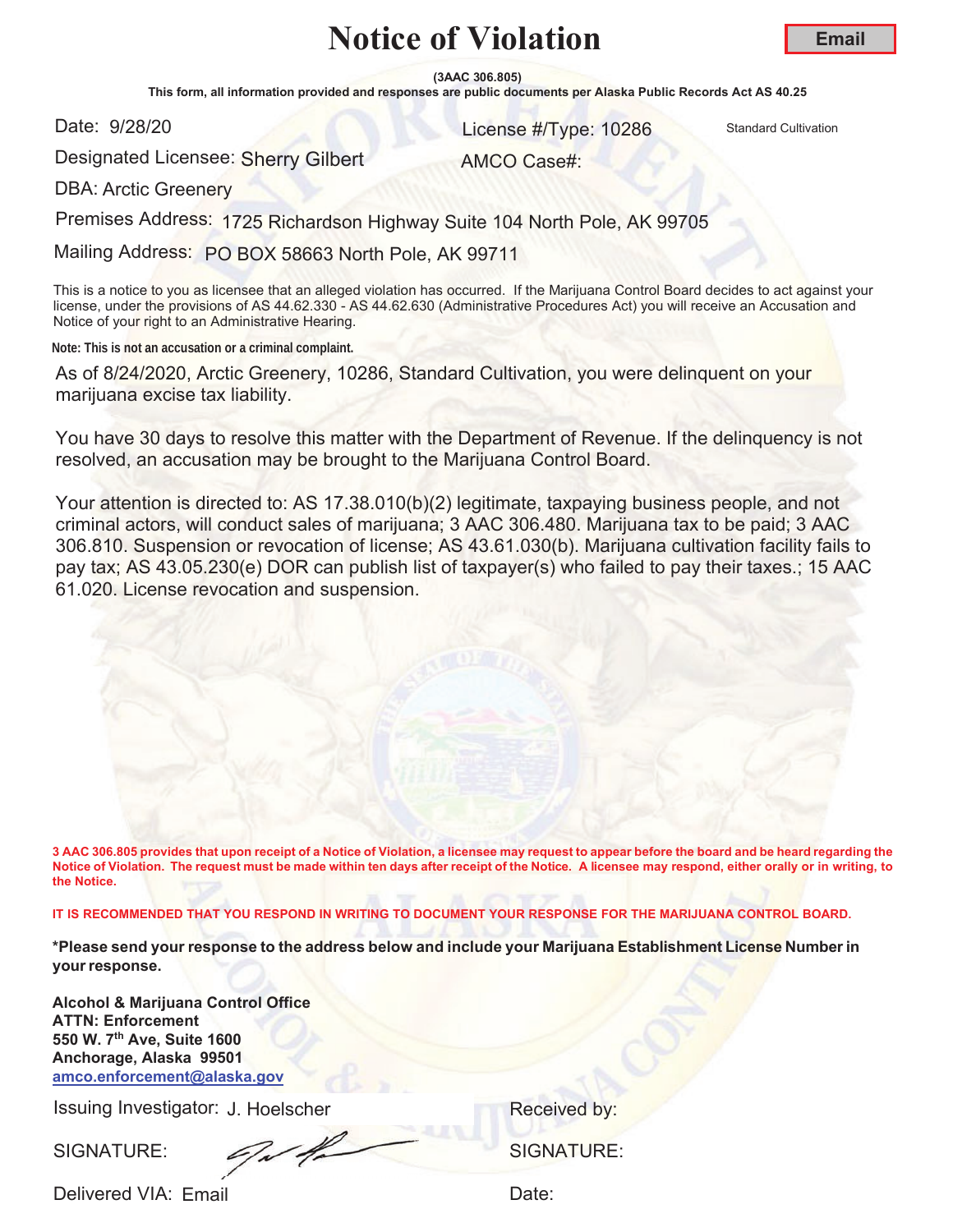**(3AAC 306.805)**

This form, all information provided and responses are public documents per Alaska Public Records Act AS 40.25

Date: 9/28/20

er and the United Standard Cultivation Control of the United Standard Cultivation Cultivation

AMCO Case#:

Designated Licensee: Adam Boyd

DBA: Suilnua

Premises Address: 5600 N. Cunningham Rd. Palmer, AK 99645

Mailing Address: 8639 Toloff St. Anchorage, AK 99507

This is a notice to you as licensee that an alleged violation has occurred. If the Marijuana Control Board decides to act against your license, under the provisions of AS 44.62.330 - AS 44.62.630 (Administrative Procedures Act) you will receive an Accusation and Notice of your right to an Administrative Hearing.

**Note: This is not an accusation or a criminal complaint.**

As of 8/24/2020, Suilnua, 11664, Standard Cultivation, you were delinquent on your marijuana excise tax liability.

You have 30 days to resolve this matter with the Department of Revenue. If the delinquency is not resolved, an accusation may be brought to the Marijuana Control Board.

Your attention is directed to: AS 17.38.010(b)(2) legitimate, taxpaying business people, and not criminal actors, will conduct sales of marijuana; 3 AAC 306.480. Marijuana tax to be paid; 3 AAC 306.810. Suspension or revocation of license; AS 43.61.030(b). Marijuana cultivation facility fails to pay tax; AS 43.05.230(e) DOR can publish list of taxpayer(s) who failed to pay their taxes.; 15 AAC 61.020. License revocation and suspension.

**3 AAC 306.805 provides that upon receipt of a Notice of Violation, a licensee may request to appear before the board and be heard regarding the Notice of Violation. The request must be made within ten days after receipt of the Notice. A licensee may respond, either orally or in writing, to the Notice.** 

**IT IS RECOMMENDED THAT YOU RESPOND IN WRITING TO DOCUMENT YOUR RESPONSE FOR THE MARIJUANA CONTROL BOARD.**

**\*Please send your response to the address below and include your Marijuana Establishment License Number in your response.**

**Alcohol & Marijuana Control Office ATTN: Enforcement 550 W. 7th Ave, Suite 1600 Anchorage, Alaska 99501 amco.enforcement@alaska.gov**

Issuing Investigator: J. Hoelscher **Election Control Control Control Control Control Control Control Control Control Control Control Control Control Control Control Control Control Control Control Control Control Control C** 

SIGNATURE: SIGNATURE: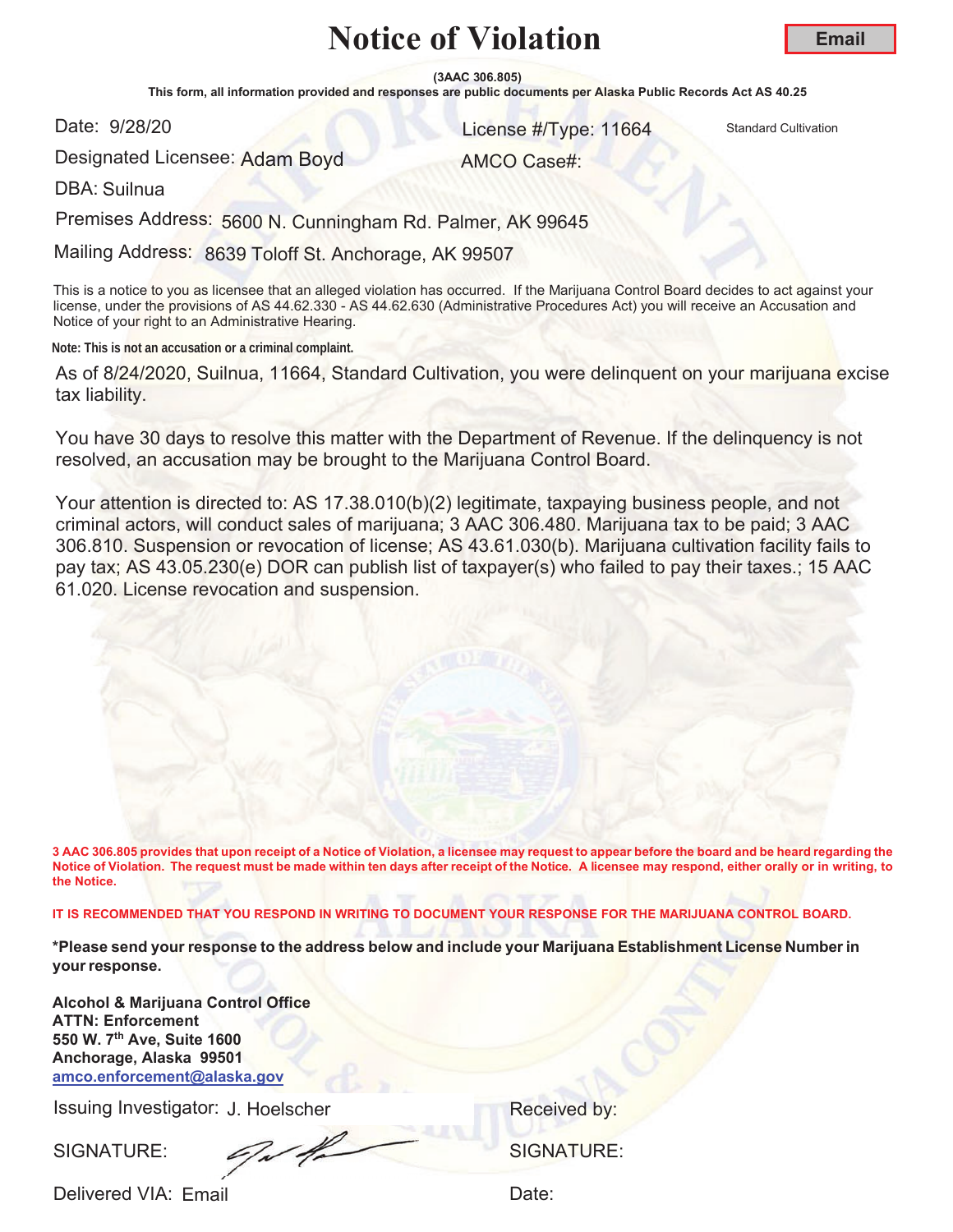**(3AAC 306.805)**

This form, all information provided and responses are public documents per Alaska Public Records Act AS 40.25

Date: 9/28/20

er and the United Standard Cultivation Control of the United Standard Cultivation Cultivation

Designated Licensee: Mike Keiser

AMCO Case#:

DBA: Last Frontier Joint Operations LLC

Premises Address: 7180 Revilla Rd Suite 101 Ketchikan, AK 99901

Mailing Address: 7180 Revilla Rd Suite 101 Ketchikan, AK 99901

This is a notice to you as licensee that an alleged violation has occurred. If the Marijuana Control Board decides to act against your license, under the provisions of AS 44.62.330 - AS 44.62.630 (Administrative Procedures Act) you will receive an Accusation and Notice of your right to an Administrative Hearing.

**Note: This is not an accusation or a criminal complaint.**

As of 8/24/2020, Last Frontier Joint Operations LLC, 11957, Standard Cultivation, you were delinquent on your marijuana excise tax liability.

You have 30 days to resolve this matter with the Department of Revenue. If the delinquency is not resolved, an accusation may be brought to the Marijuana Control Board.

Your attention is directed to: AS 17.38.010(b)(2) legitimate, taxpaying business people, and not criminal actors, will conduct sales of marijuana; 3 AAC 306.480. Marijuana tax to be paid; 3 AAC 306.810. Suspension or revocation of license; AS 43.61.030(b). Marijuana cultivation facility fails to pay tax; AS 43.05.230(e) DOR can publish list of taxpayer(s) who failed to pay their taxes.; 15 AAC 61.020. License revocation and suspension.

**3 AAC 306.805 provides that upon receipt of a Notice of Violation, a licensee may request to appear before the board and be heard regarding the Notice of Violation. The request must be made within ten days after receipt of the Notice. A licensee may respond, either orally or in writing, to the Notice.** 

**IT IS RECOMMENDED THAT YOU RESPOND IN WRITING TO DOCUMENT YOUR RESPONSE FOR THE MARIJUANA CONTROL BOARD.**

**\*Please send your response to the address below and include your Marijuana Establishment License Number in your response.**

**Alcohol & Marijuana Control Office ATTN: Enforcement 550 W. 7th Ave, Suite 1600 Anchorage, Alaska 99501 amco.enforcement@alaska.gov**

Issuing Investigator: J. Hoelscher **Election Control Control Control Control Control Control Control Control Control Control Control Control Control Control Control Control Control Control Control Control Control Control C** 

SIGNATURE: SIGNATURE: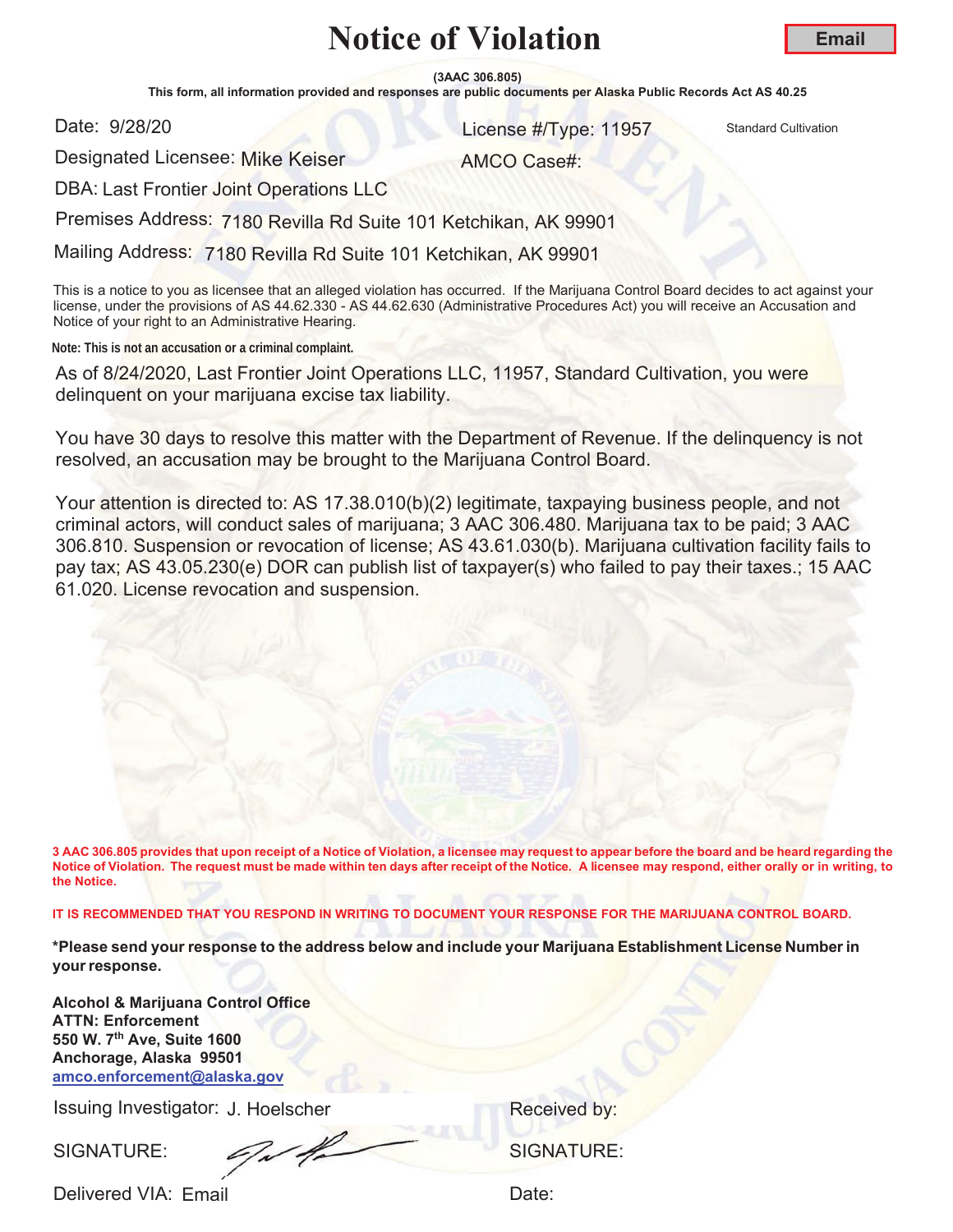**(3AAC 306.805)**

This form, all information provided and responses are public documents per Alaska Public Records Act AS 40.25

Date: 9/28/20

and 28/20 **128/20** 12173 Standard Cultivation

AMCO Case#:

Designated Licensee: Jesse Hoyt

DBA: Northern Lights Cultivation 2

Premises Address: 4705 N Tongass Hwy Apt 1 Ketchikan, AK 99901

Mailing Address: PO Box 7501 Ketchikan, AK 99901

This is a notice to you as licensee that an alleged violation has occurred. If the Marijuana Control Board decides to act against your license, under the provisions of AS 44.62.330 - AS 44.62.630 (Administrative Procedures Act) you will receive an Accusation and Notice of your right to an Administrative Hearing.

**Note: This is not an accusation or a criminal complaint.**

As of 8/24/2020, Northern Lights Cultivation 2, 12173, Limited Cultivation, you were delinquent on your marijuana excise tax liability.

You have 30 days to resolve this matter with the Department of Revenue. If the delinquency is not resolved, an accusation may be brought to the Marijuana Control Board.

Your attention is directed to: AS 17.38.010(b)(2) legitimate, taxpaying business people, and not criminal actors, will conduct sales of marijuana; 3 AAC 306.480. Marijuana tax to be paid; 3 AAC 306.810. Suspension or revocation of license; AS 43.61.030(b). Marijuana cultivation facility fails to pay tax; AS 43.05.230(e) DOR can publish list of taxpayer(s) who failed to pay their taxes.; 15 AAC 61.020. License revocation and suspension.

**3 AAC 306.805 provides that upon receipt of a Notice of Violation, a licensee may request to appear before the board and be heard regarding the Notice of Violation. The request must be made within ten days after receipt of the Notice. A licensee may respond, either orally or in writing, to the Notice.** 

**IT IS RECOMMENDED THAT YOU RESPOND IN WRITING TO DOCUMENT YOUR RESPONSE FOR THE MARIJUANA CONTROL BOARD.**

**\*Please send your response to the address below and include your Marijuana Establishment License Number in yourresponse.**

**Alcohol & Marijuana Control Office ATTN: Enforcement 550 W. 7th Ave, Suite 1600 Anchorage, Alaska 99501 amco.enforcement@alaska.gov**

Issuing Investigator: J. Hoelscher **Election Control Control Control Control Control Control Control Control Control Control Control Control Control Control Control Control Control Control Control Control Control Control C** 

SIGNATURE: SIGNATURE: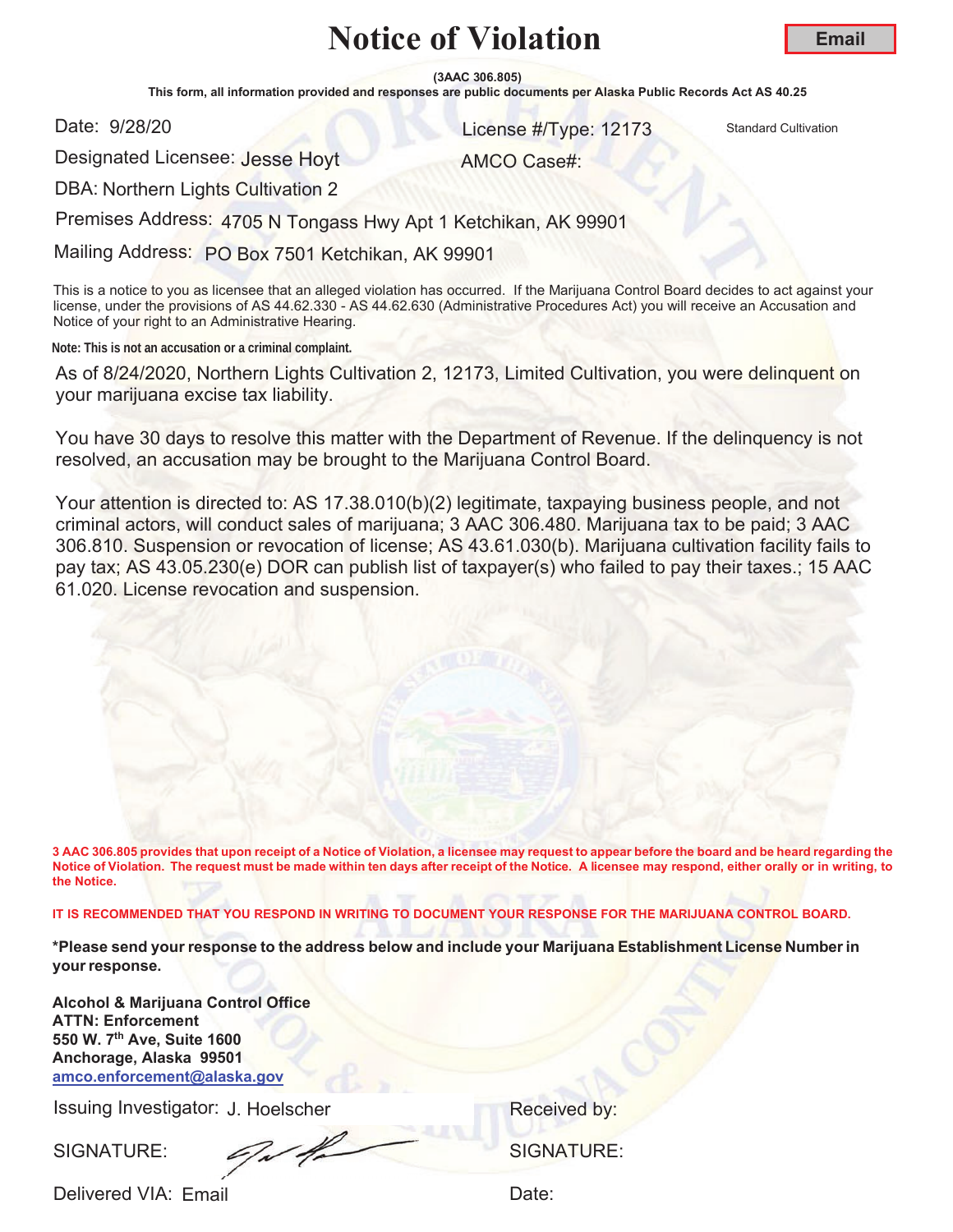**(3AAC 306.805)**

This form, all information provided and responses are public documents per Alaska Public Records Act AS 40.25

Date: 9/28/20

er and the United Cultivation Control of the United Cultivation Control of the United Cultivation

AMCO Case#:

Designated Licensee: <mark>Lorrie Ann Moffitt</mark>

DBA: Absolem's Garden

Premises Address: 13247 East Wycoff Drive Palmer, AK 99645

Mailing Address: P.O. Box 521163 Big Lake, AK 99652

This is a notice to you as licensee that an alleged violation has occurred. If the Marijuana Control Board decides to act against your license, under the provisions of AS 44.62.330 - AS 44.62.630 (Administrative Procedures Act) you will receive an Accusation and Notice of your right to an Administrative Hearing.

**Note: This is not an accusation or a criminal complaint.**

As of 8/24/2020, Absolem's Garden, 12612, Standard Cultivation, you were delinquent on your marijuana excise tax liability.

You have 30 days to resolve this matter with the Department of Revenue. If the delinquency is not resolved, an accusation may be brought to the Marijuana Control Board.

Your attention is directed to: AS 17.38.010(b)(2) legitimate, taxpaying business people, and not criminal actors, will conduct sales of marijuana; 3 AAC 306.480. Marijuana tax to be paid; 3 AAC 306.810. Suspension or revocation of license; AS 43.61.030(b). Marijuana cultivation facility fails to pay tax; AS 43.05.230(e) DOR can publish list of taxpayer(s) who failed to pay their taxes.; 15 AAC 61.020. License revocation and suspension.

**3 AAC 306.805 provides that upon receipt of a Notice of Violation, a licensee may request to appear before the board and be heard regarding the Notice of Violation. The request must be made within ten days after receipt of the Notice. A licensee may respond, either orally or in writing, to the Notice.** 

**IT IS RECOMMENDED THAT YOU RESPOND IN WRITING TO DOCUMENT YOUR RESPONSE FOR THE MARIJUANA CONTROL BOARD.**

**\*Please send your response to the address below and include your Marijuana Establishment License Number in your response.**

**Alcohol & Marijuana Control Office ATTN: Enforcement 550 W. 7th Ave, Suite 1600 Anchorage, Alaska 99501 amco.enforcement@alaska.gov**

Issuing Investigator: J. Hoelscher **Election Control Control Control Control Control Control Control Control Control Control Control Control Control Control Control Control Control Control Control Control Control Control C** 

SIGNATURE: SIGNATURE: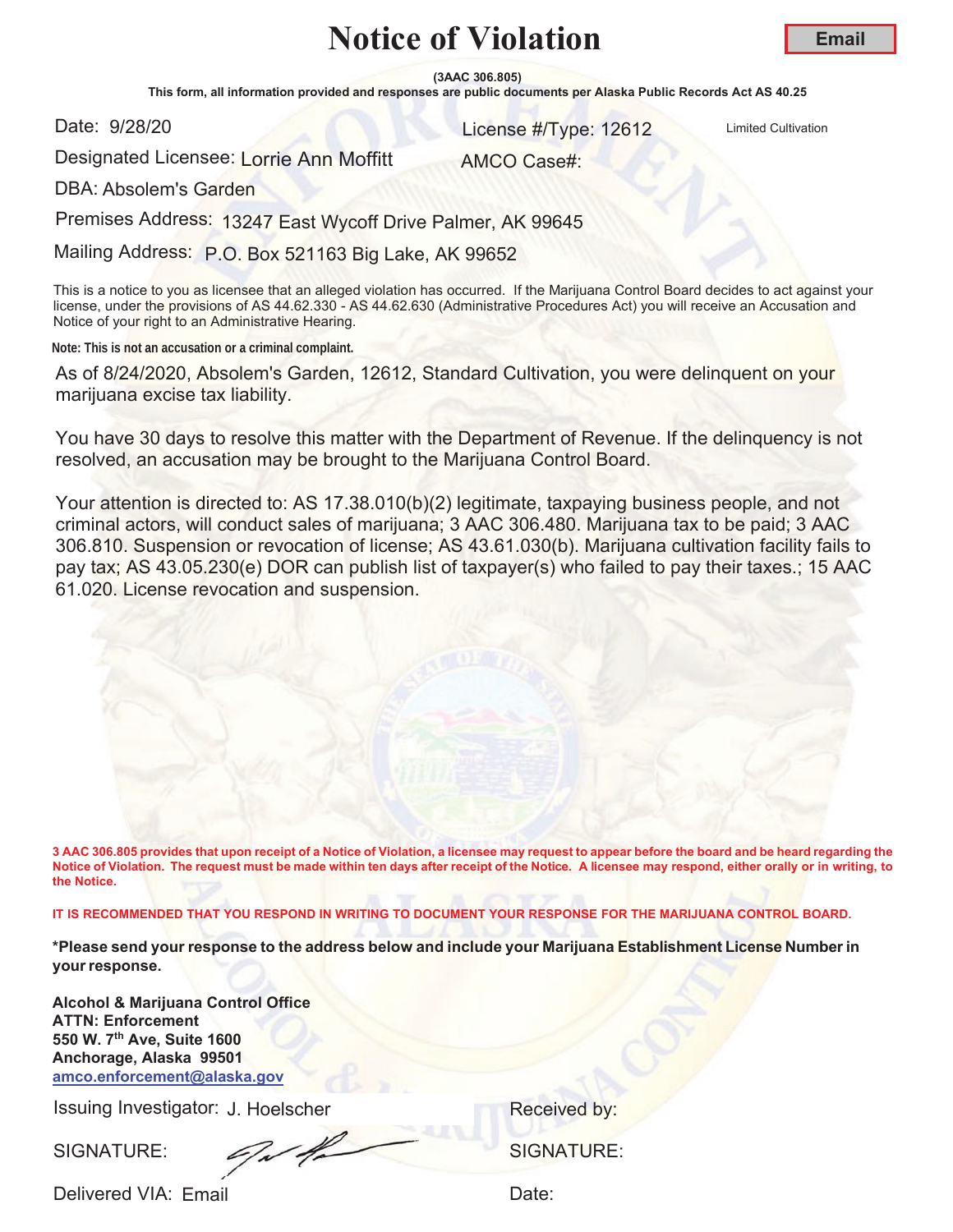**(3AAC 306.805)**

This form, all information provided and responses are public documents per Alaska Public Records Act AS 40.25

Date: 9/28/20

er and the United Standard Cultivation Control of the United Standard Cultivation Cultivation

Designated Licensee: <mark>Daniel Stewart</mark>

AMCO Case#:

DBA: Frisson Farms LLC

Premises Address: 5060 Haystack Drive Fairbanks, AK 99712

Mailing Address: 5060 Haystack Drive Fairbanks, AK 99712

This is a notice to you as licensee that an alleged violation has occurred. If the Marijuana Control Board decides to act against your license, under the provisions of AS 44.62.330 - AS 44.62.630 (Administrative Procedures Act) you will receive an Accusation and Notice of your right to an Administrative Hearing.

**Note: This is not an accusation or a criminal complaint.**

As of 8/24/2020, Frisson Farms LLC, 12616, Standard Cultivation, you were delinquent on your marijuana excise tax liability.

You have 30 days to resolve this matter with the Department of Revenue. If the delinquency is not resolved, an accusation may be brought to the Marijuana Control Board.

Your attention is directed to: AS 17.38.010(b)(2) legitimate, taxpaying business people, and not criminal actors, will conduct sales of marijuana; 3 AAC 306.480. Marijuana tax to be paid; 3 AAC 306.810. Suspension or revocation of license; AS 43.61.030(b). Marijuana cultivation facility fails to pay tax; AS 43.05.230(e) DOR can publish list of taxpayer(s) who failed to pay their taxes.; 15 AAC 61.020. License revocation and suspension.

**3 AAC 306.805 provides that upon receipt of a Notice of Violation, a licensee may request to appear before the board and be heard regarding the Notice of Violation. The request must be made within ten days after receipt of the Notice. A licensee may respond, either orally or in writing, to the Notice.** 

**IT IS RECOMMENDED THAT YOU RESPOND IN WRITING TO DOCUMENT YOUR RESPONSE FOR THE MARIJUANA CONTROL BOARD.**

**\*Please send your response to the address below and include your Marijuana Establishment License Number in yourresponse.**

**Alcohol & Marijuana Control Office ATTN: Enforcement 550 W. 7th Ave, Suite 1600 Anchorage, Alaska 99501 amco.enforcement@alaska.gov**

Issuing Investigator: J. Hoelscher **Election Control Control Control Control Control Control Control Control Control Control Control Control Control Control Control Control Control Control Control Control Control Control C** 

SIGNATURE: SIGNATURE: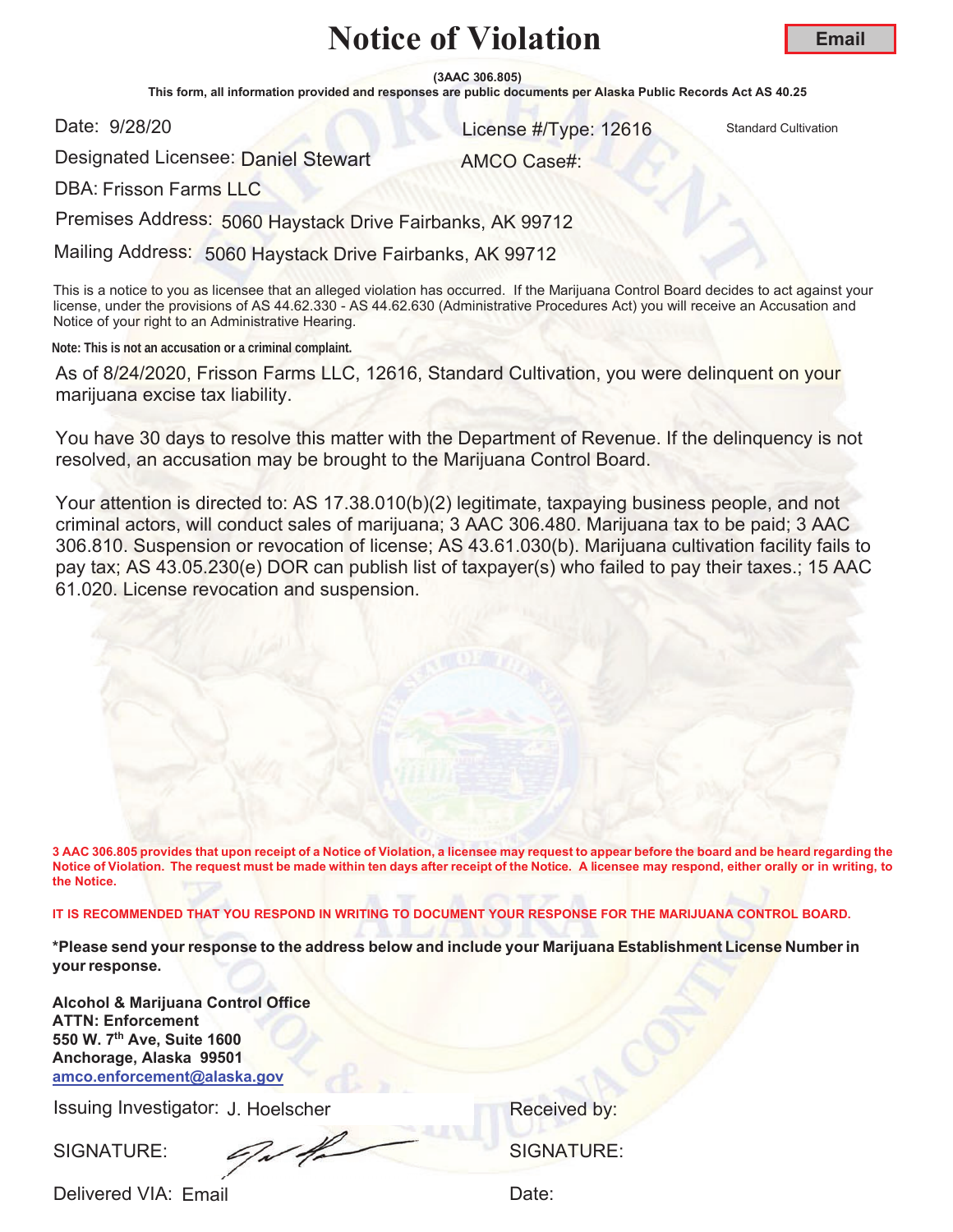**Email**

**(3AAC 306.805)**

This form, all information provided and responses are public documents per Alaska Public Records Act AS 40.25

Date: 9/28/20

and 28/20 **128/20 License #Type: 12833** Standard Cultivation

AMCO Case#:

Designated Licensee: Janiese Stevens

DBA: Alaska Loven It, LLC

Premises Address: 2908 Kachemak Drive Homer, AK 99603

Mailing Address: PO Box 1571 Homer, AK 99603

This is a notice to you as licensee that an alleged violation has occurred. If the Marijuana Control Board decides to act against your license, under the provisions of AS 44.62.330 - AS 44.62.630 (Administrative Procedures Act) you will receive an Accusation and Notice of your right to an Administrative Hearing.

**Note: This is not an accusation or a criminal complaint.**

As of 8/24/2020, Alaska Loven It LLC, 12833, Standard Cultivation, you were delinquent on your marijuana excise tax liability.

You have 30 days to resolve this matter with the Department of Revenue. If the delinquency is not resolved, an accusation may be brought to the Marijuana Control Board.

Your attention is directed to: AS 17.38.010(b)(2) legitimate, taxpaying business people, and not criminal actors, will conduct sales of marijuana; 3 AAC 306.480. Marijuana tax to be paid; 3 AAC 306.810. Suspension or revocation of license; AS 43.61.030(b). Marijuana cultivation facility fails to pay tax; AS 43.05.230(e) DOR can publish list of taxpayer(s) who failed to pay their taxes.; 15 AAC 61.020. License revocation and suspension.

**3 AAC 306.805 provides that upon receipt of a Notice of Violation, a licensee may request to appear before the board and be heard regarding the Notice of Violation. The request must be made within ten days after receipt of the Notice. A licensee may respond, either orally or in writing, to the Notice.** 

**IT IS RECOMMENDED THAT YOU RESPOND IN WRITING TO DOCUMENT YOUR RESPONSE FOR THE MARIJUANA CONTROL BOARD.**

**\*Please send your response to the address below and include your Marijuana Establishment License Number in yourresponse.**

**Alcohol & Marijuana Control Office ATTN: Enforcement 550 W. 7th Ave, Suite 1600 Anchorage, Alaska 99501 amco.enforcement@alaska.gov**

Issuing Investigator: J. Hoelscher **Election Control Control Control Control Control Control Control Control Control Control Control Control Control Control Control Control Control Control Control Control Control Control C** 

SIGNATURE: SIGNATURE: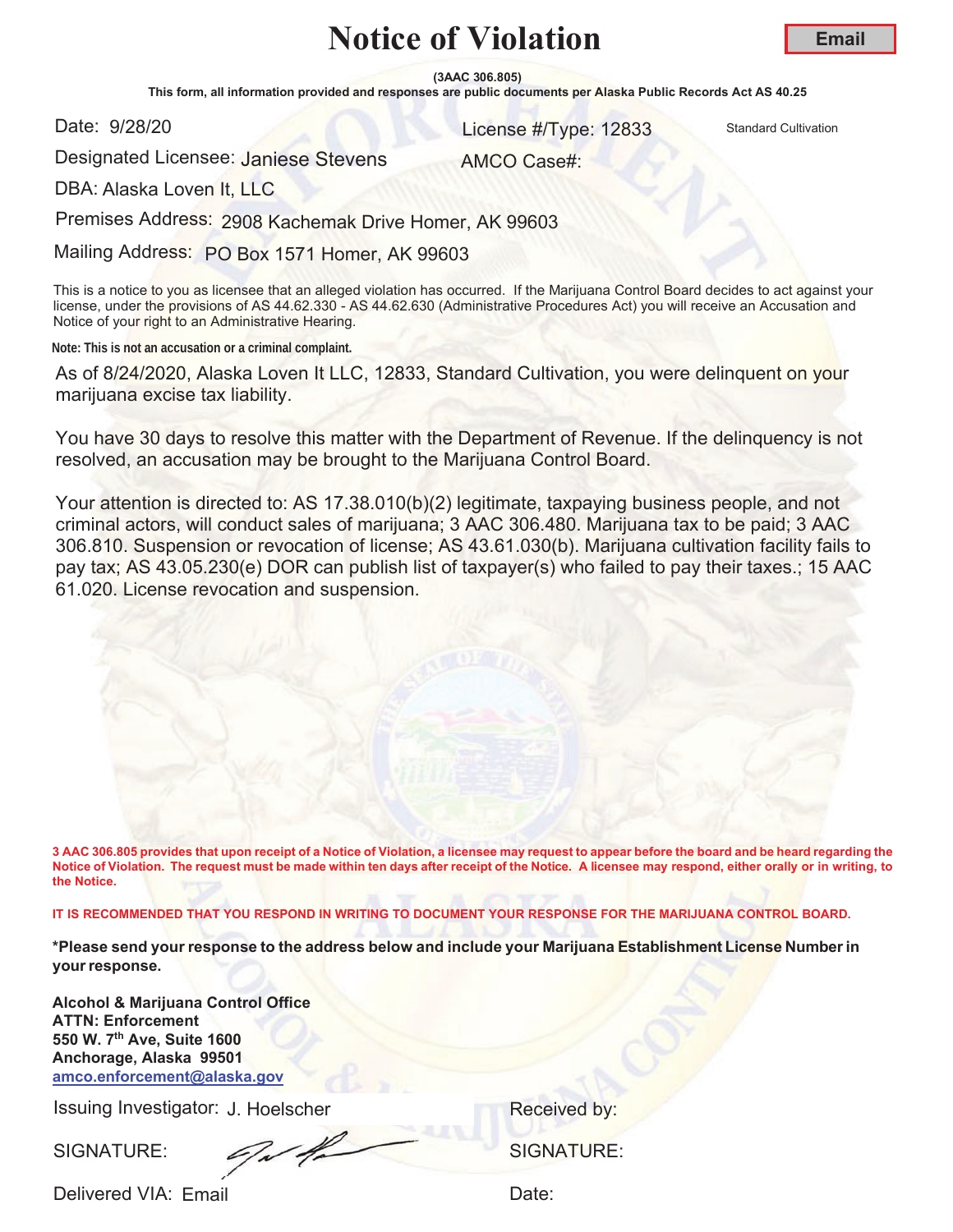**(3AAC 306.805)**

This form, all information provided and responses are public documents per Alaska Public Records Act AS 40.25

Date: 9/28/20

and 28/20 **13374** Standard Cultivation Cultivation

AMCO Case#:

**Email**

Designated Licensee: Craig Reich Jr.

DBA: Knik Glacier Gardens

Premises Address: 25930 E. Knik River Rd Palmer, AK 99645

Mailing Address: PO Box 4354 Palmer, AK 99645

This is a notice to you as licensee that an alleged violation has occurred. If the Marijuana Control Board decides to act against your license, under the provisions of AS 44.62.330 - AS 44.62.630 (Administrative Procedures Act) you will receive an Accusation and Notice of your right to an Administrative Hearing.

**Note: This is not an accusation or a criminal complaint.**

As of 8/24/2020, Knik Glacier Gardens, 13374, Standard Cultivation, you were delinquent on your marijuana excise tax liability.

You have 30 days to resolve this matter with the Department of Revenue. If the delinquency is not resolved, an accusation may be brought to the Marijuana Control Board.

Your attention is directed to: AS 17.38.010(b)(2) legitimate, taxpaying business people, and not criminal actors, will conduct sales of marijuana; 3 AAC 306.480. Marijuana tax to be paid; 3 AAC 306.810. Suspension or revocation of license; AS 43.61.030(b). Marijuana cultivation facility fails to pay tax; AS 43.05.230(e) DOR can publish list of taxpayer(s) who failed to pay their taxes.; 15 AAC 61.020. License revocation and suspension.

**3 AAC 306.805 provides that upon receipt of a Notice of Violation, a licensee may request to appear before the board and be heard regarding the Notice of Violation. The request must be made within ten days after receipt of the Notice. A licensee may respond, either orally or in writing, to the Notice.** 

**IT IS RECOMMENDED THAT YOU RESPOND IN WRITING TO DOCUMENT YOUR RESPONSE FOR THE MARIJUANA CONTROL BOARD.**

**\*Please send your response to the address below and include your Marijuana Establishment License Number in yourresponse.**

**Alcohol & Marijuana Control Office ATTN: Enforcement 550 W. 7th Ave, Suite 1600 Anchorage, Alaska 99501 amco.enforcement@alaska.gov**

Issuing Investigator: J. Hoelscher **Election Control Control Control Control Control Control Control Control Control Control Control Control Control Control Control Control Control Control Control Control Control Control C** 

SIGNATURE: SIGNATURE: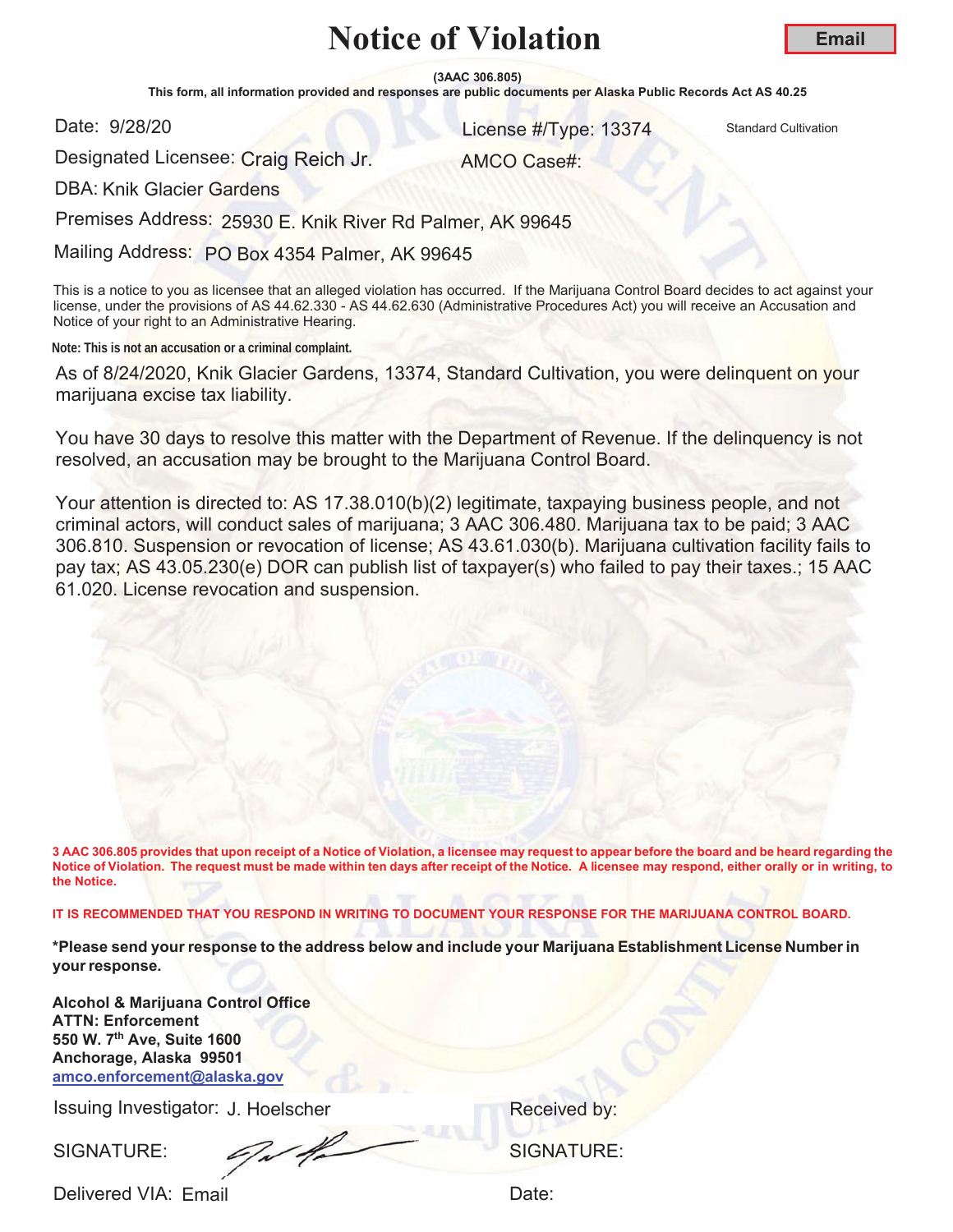**(3AAC 306.805)**

This form, all information provided and responses are public documents per Alaska Public Records Act AS 40.25

Date: 9/28/20

and 28/20 14302 License #/Type: 14302 Limited Cultivation

AMCO Case#:

Designated Licensee: Jesse Sherwood

DBA: Sherwood's Magical Forest

Premises Address: 60390 Bryant Ct. Homer, AK 99603

Mailing Address: P.O. Box 3226 Homer, AK 99603

This is a notice to you as licensee that an alleged violation has occurred. If the Marijuana Control Board decides to act against your license, under the provisions of AS 44.62.330 - AS 44.62.630 (Administrative Procedures Act) you will receive an Accusation and Notice of your right to an Administrative Hearing.

**Note: This is not an accusation or a criminal complaint.**

As of 8/24/2020, Sherwood's Magical Forest, 14302, Limited Cultivation, you were delinquent on your marijuana excise tax liability.

You have 30 days to resolve this matter with the Department of Revenue. If the delinquency is not resolved, an accusation may be brought to the Marijuana Control Board.

Your attention is directed to: AS 17.38.010(b)(2) legitimate, taxpaying business people, and not criminal actors, will conduct sales of marijuana; 3 AAC 306.480. Marijuana tax to be paid; 3 AAC 306.810. Suspension or revocation of license; AS 43.61.030(b). Marijuana cultivation facility fails to pay tax; AS 43.05.230(e) DOR can publish list of taxpayer(s) who failed to pay their taxes.; 15 AAC 61.020. License revocation and suspension.

**3 AAC 306.805 provides that upon receipt of a Notice of Violation, a licensee may request to appear before the board and be heard regarding the Notice of Violation. The request must be made within ten days after receipt of the Notice. A licensee may respond, either orally or in writing, to the Notice.** 

**IT IS RECOMMENDED THAT YOU RESPOND IN WRITING TO DOCUMENT YOUR RESPONSE FOR THE MARIJUANA CONTROL BOARD.**

**\*Please send your response to the address below and include your Marijuana Establishment License Number in your response.**

**Alcohol & Marijuana Control Office ATTN: Enforcement 550 W. 7th Ave, Suite 1600 Anchorage, Alaska 99501 amco.enforcement@alaska.gov**

Issuing Investigator: J. Hoelscher **Election Control Control Control Control Control Control Control Control Control Control Control Control Control Control Control Control Control Control Control Control Control Control C** 

SIGNATURE: SIGNATURE: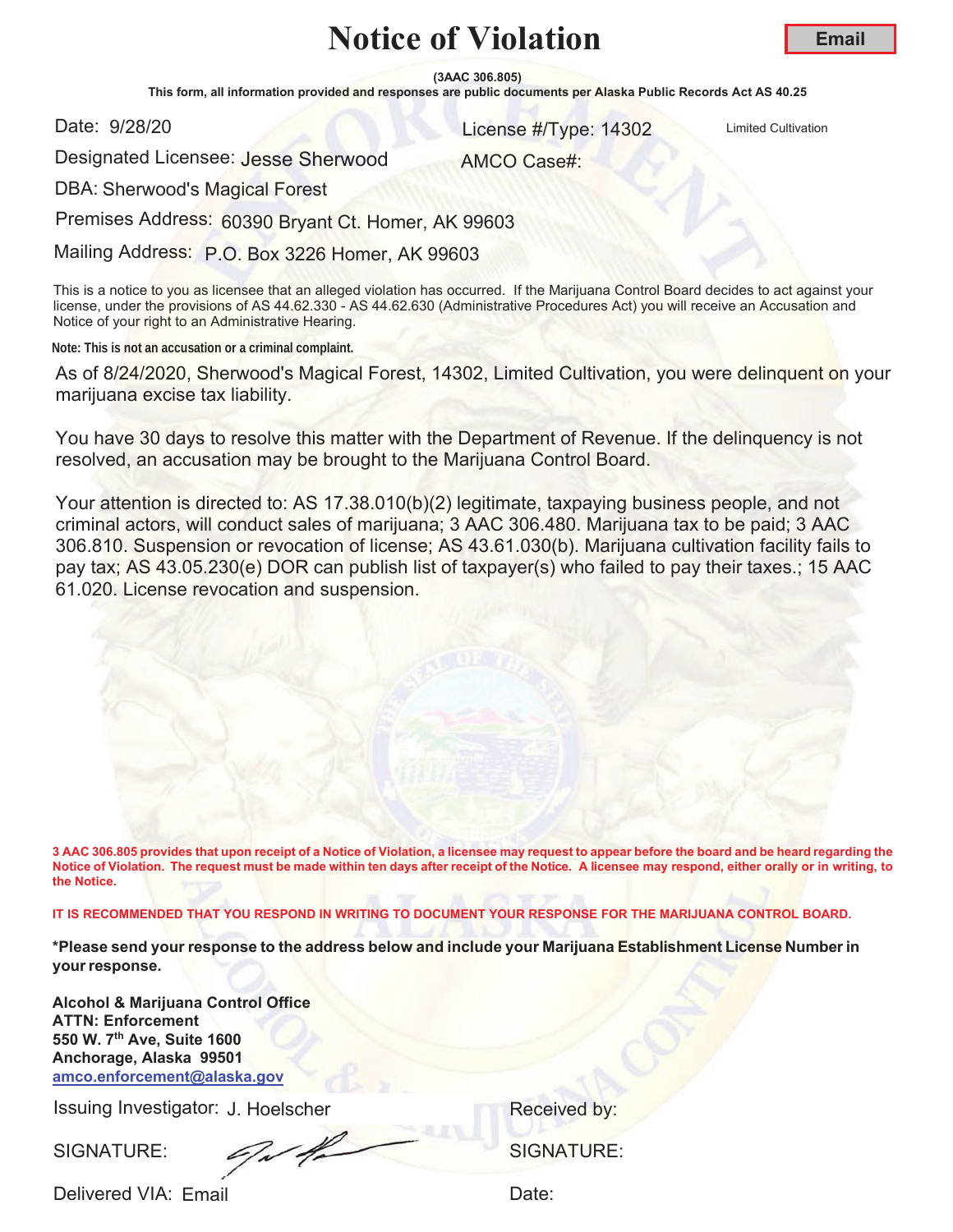**(3AAC 306.805)**

This form, all information provided and responses are public documents per Alaska Public Records Act AS 40.25

Date: 9/28/20

er and the United Standard Cultivation Control of the United Standard Cultivation Cultivation

Designated Licensee: <mark>Kerby Coman</mark>

AMCO Case#:

DBA: Alaska Frontier Cannabis LLC

Premises Address: 6570 W Trevett Circle Suite C Wasilla, AK 99623

Mailing Address: 189 E Nelson Ave #255 Wasilla, AK 99654

This is a notice to you as licensee that an alleged violation has occurred. If the Marijuana Control Board decides to act against your license, under the provisions of AS 44.62.330 - AS 44.62.630 (Administrative Procedures Act) you will receive an Accusation and Notice of your right to an Administrative Hearing.

**Note: This is not an accusation or a criminal complaint.**

As of 8/24/2020, Alaska Frontier Cannabis, 14396, Standard Cultivation, you were delinquent on your marijuana excise tax liability.

You have 30 days to resolve this matter with the Department of Revenue. If the delinquency is not resolved, an accusation may be brought to the Marijuana Control Board.

Your attention is directed to: AS 17.38.010(b)(2) legitimate, taxpaying business people, and not criminal actors, will conduct sales of marijuana; 3 AAC 306.480. Marijuana tax to be paid; 3 AAC 306.810. Suspension or revocation of license; AS 43.61.030(b). Marijuana cultivation facility fails to pay tax; AS 43.05.230(e) DOR can publish list of taxpayer(s) who failed to pay their taxes.; 15 AAC 61.020. License revocation and suspension.

**3 AAC 306.805 provides that upon receipt of a Notice of Violation, a licensee may request to appear before the board and be heard regarding the Notice of Violation. The request must be made within ten days after receipt of the Notice. A licensee may respond, either orally or in writing, to the Notice.** 

**IT IS RECOMMENDED THAT YOU RESPOND IN WRITING TO DOCUMENT YOUR RESPONSE FOR THE MARIJUANA CONTROL BOARD.**

**\*Please send your response to the address below and include your Marijuana Establishment License Number in yourresponse.**

**Alcohol & Marijuana Control Office ATTN: Enforcement 550 W. 7th Ave, Suite 1600 Anchorage, Alaska 99501 amco.enforcement@alaska.gov**

Issuing Investigator: J. Hoelscher **Election Control Control Control Control Control Control Control Control Control Control Control Control Control Control Control Control Control Control Control Control Control Control C** 

SIGNATURE: SIGNATURE: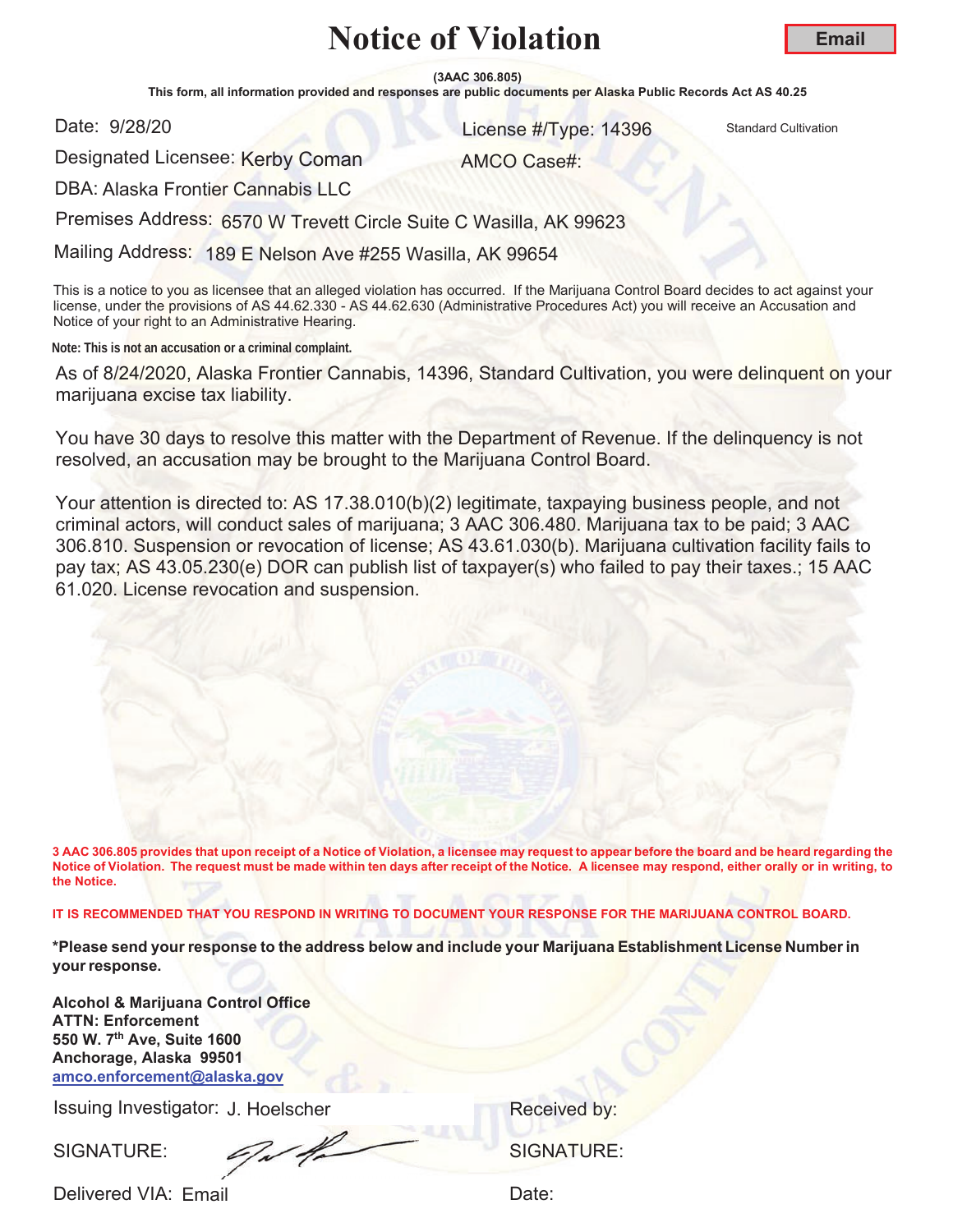**(3AAC 306.805)**

This form, all information provided and responses are public documents per Alaska Public Records Act AS 40.25

Date: 9/28/20

er and the United Standard Cultivation Control of the United Standard Cultivation Cultivation

Designated Licensee: Gabrielle Petersen-Christensen AMCO Case#:

DBA: 50 Shades of Green LLC

Premises Address: 14481 W Marginal Access Road Houston, AK 99694

Mailing Address: PO Box 877848 Wasilla, AK 99687

This is a notice to you as licensee that an alleged violation has occurred. If the Marijuana Control Board decides to act against your license, under the provisions of AS 44.62.330 - AS 44.62.630 (Administrative Procedures Act) you will receive an Accusation and Notice of your right to an Administrative Hearing.

**Note: This is not an accusation or a criminal complaint.**

As of 8/24/2020, 50 Shades of Green LLC, 14956, Standard Cultivation, you were delinquent on your marijuana excise tax liability.

You have 30 days to resolve this matter with the Department of Revenue. If the delinquency is not resolved, an accusation may be brought to the Marijuana Control Board.

Your attention is directed to: AS 17.38.010(b)(2) legitimate, taxpaying business people, and not criminal actors, will conduct sales of marijuana; 3 AAC 306.480. Marijuana tax to be paid; 3 AAC 306.810. Suspension or revocation of license; AS 43.61.030(b). Marijuana cultivation facility fails to pay tax; AS 43.05.230(e) DOR can publish list of taxpayer(s) who failed to pay their taxes.; 15 AAC 61.020. License revocation and suspension.

**3 AAC 306.805 provides that upon receipt of a Notice of Violation, a licensee may request to appear before the board and be heard regarding the Notice of Violation. The request must be made within ten days after receipt of the Notice. A licensee may respond, either orally or in writing, to the Notice.** 

**IT IS RECOMMENDED THAT YOU RESPOND IN WRITING TO DOCUMENT YOUR RESPONSE FOR THE MARIJUANA CONTROL BOARD.**

**\*Please send your response to the address below and include your Marijuana Establishment License Number in yourresponse.**

**Alcohol & Marijuana Control Office ATTN: Enforcement 550 W. 7th Ave, Suite 1600 Anchorage, Alaska 99501 amco.enforcement@alaska.gov**

Issuing Investigator: J. Hoelscher **Election Control Control Control Control Control Control Control Control Control Control Control Control Control Control Control Control Control Control Control Control Control Control C** 

SIGNATURE: SIGNATURE: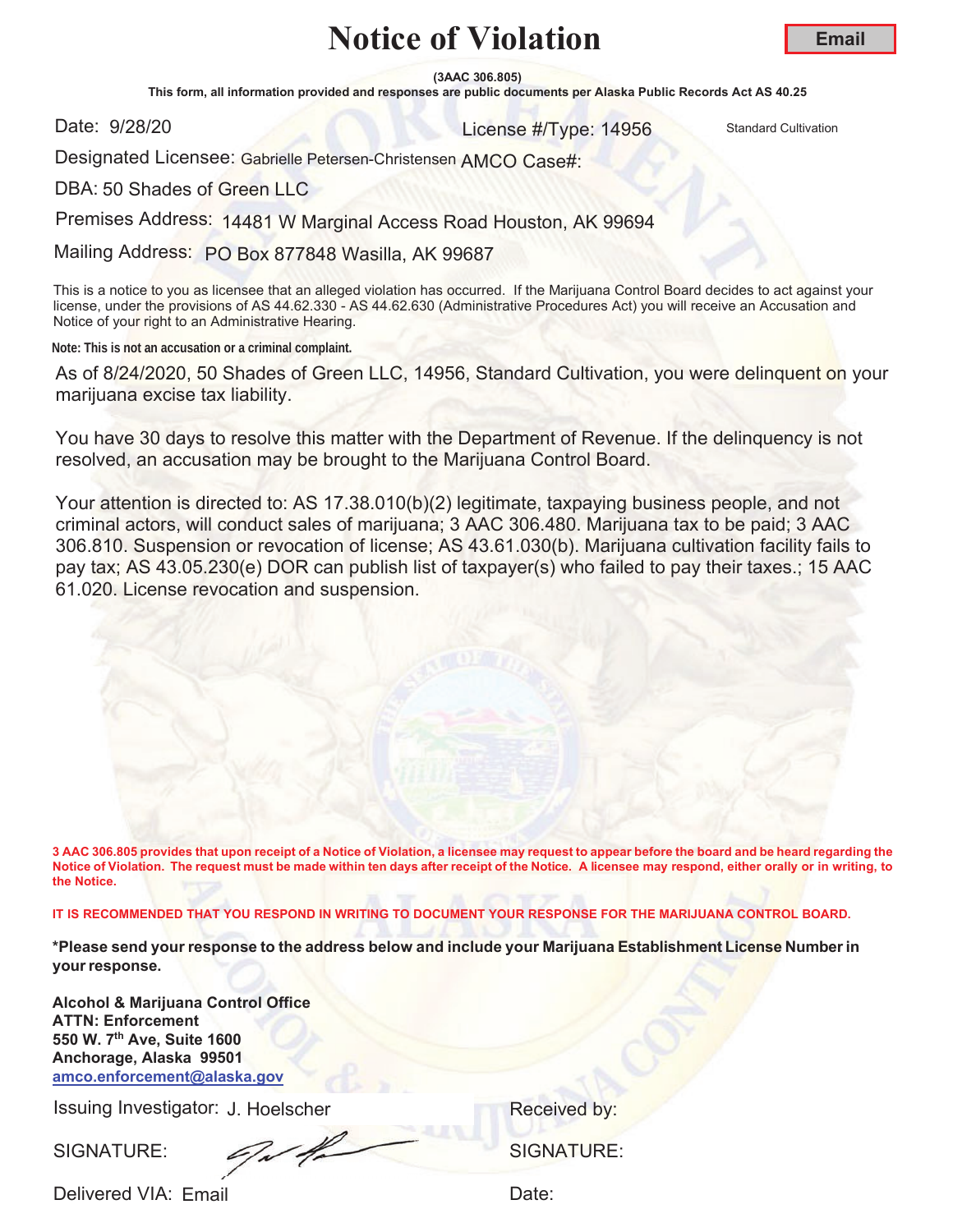**(3AAC 306.805)**

This form, all information provided and responses are public documents per Alaska Public Records Act AS 40.25

Date: 9/28/20

er and the United Cultivation Control of the United Cultivation Control of the United Cultivation

Designated Licensee: Amber L Eikholt

AMCO Case#:

DBA: Alaska Beasty Buds

Premises Address: 1665 Richardson hwy unit B North Pole, AK 99705-5968

Mailing Address: 967 Dakota St North Pole, AK 99705-5391

This is a notice to you as licensee that an alleged violation has occurred. If the Marijuana Control Board decides to act against your license, under the provisions of AS 44.62.330 - AS 44.62.630 (Administrative Procedures Act) you will receive an Accusation and Notice of your right to an Administrative Hearing.

**Note: This is not an accusation or a criminal complaint.**

As of 8/24/2020, Alaska Beasty Buds, 16028, Limited Cultivation, you were delinquent on your marijuana excise tax liability.

You have 30 days to resolve this matter with the Department of Revenue. If the delinquency is not resolved, an accusation may be brought to the Marijuana Control Board.

Your attention is directed to: AS 17.38.010(b)(2) legitimate, taxpaying business people, and not criminal actors, will conduct sales of marijuana; 3 AAC 306.480. Marijuana tax to be paid; 3 AAC 306.810. Suspension or revocation of license; AS 43.61.030(b). Marijuana cultivation facility fails to pay tax; AS 43.05.230(e) DOR can publish list of taxpayer(s) who failed to pay their taxes.; 15 AAC 61.020. License revocation and suspension.

**3 AAC 306.805 provides that upon receipt of a Notice of Violation, a licensee may request to appear before the board and be heard regarding the Notice of Violation. The request must be made within ten days after receipt of the Notice. A licensee may respond, either orally or in writing, to the Notice.** 

**IT IS RECOMMENDED THAT YOU RESPOND IN WRITING TO DOCUMENT YOUR RESPONSE FOR THE MARIJUANA CONTROL BOARD.**

**\*Please send your response to the address below and include your Marijuana Establishment License Number in yourresponse.**

**Alcohol & Marijuana Control Office ATTN: Enforcement 550 W. 7th Ave, Suite 1600 Anchorage, Alaska 99501 amco.enforcement@alaska.gov**

Issuing Investigator: J. Hoelscher **Election Control Control Control Control Control Control Control Control Control Control Control Control Control Control Control Control Control Control Control Control Control Control C** 

SIGNATURE: SIGNATURE: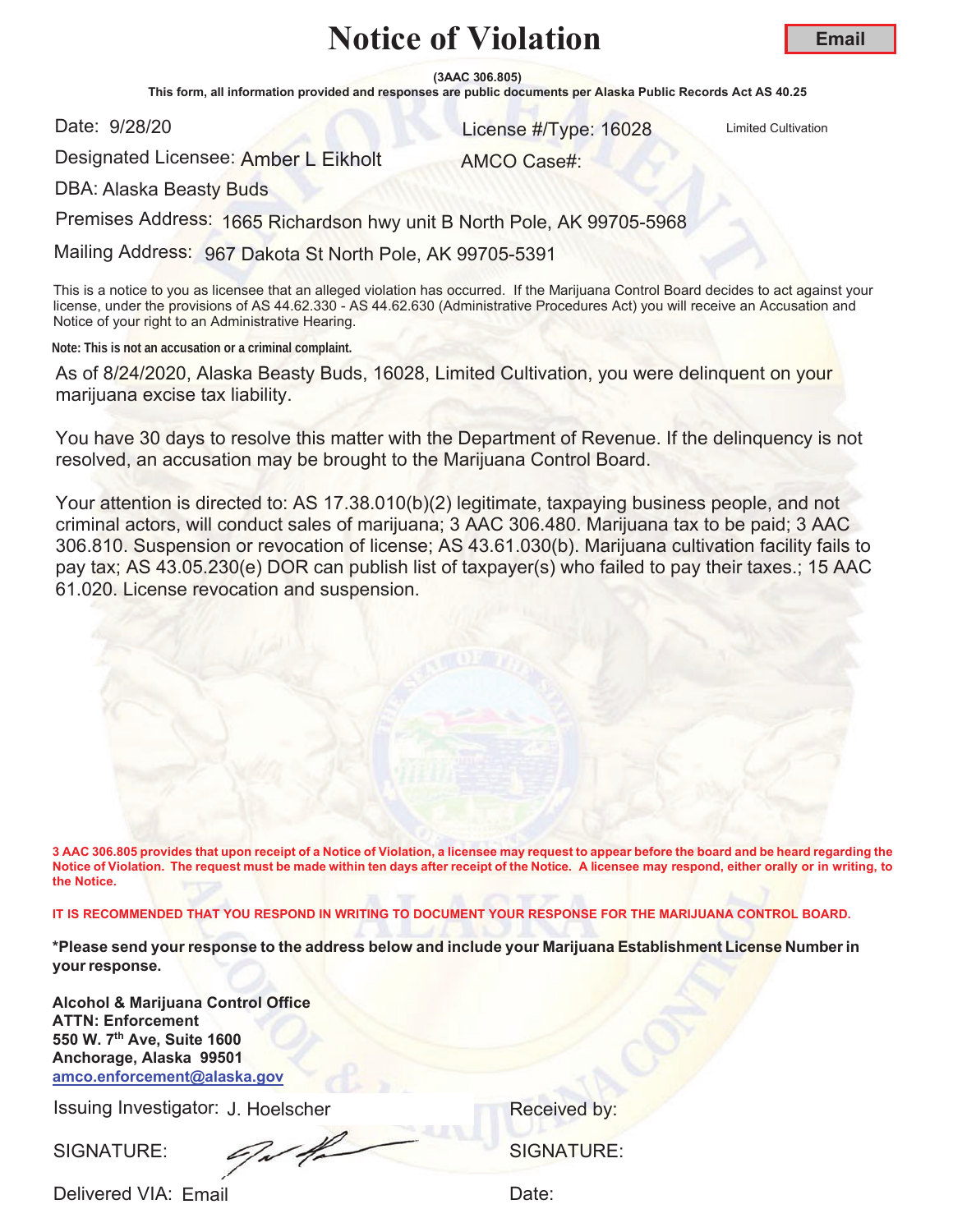**(3AAC 306.805)**

This form, all information provided and responses are public documents per Alaska Public Records Act AS 40.25

Date: 9/28/20

and 28/20 **16474** License #/Type: 16474 Limited Cultivation

Designated Licensee: <mark>Jennifer Huffman</mark>

AMCO Case#:

DBA: Grateful Bud LLC

Premises Address: 1817 Sunset Blvd Kenai, AK 99611

Mailing Address: 1817 Sunset Blvd Kenai, AK 99611

This is a notice to you as licensee that an alleged violation has occurred. If the Marijuana Control Board decides to act against your license, under the provisions of AS 44.62.330 - AS 44.62.630 (Administrative Procedures Act) you will receive an Accusation and Notice of your right to an Administrative Hearing.

**Note: This is not an accusation or a criminal complaint.**

As of 8/24/2020, Grateful Bud LLC, 16474, Limited Cultivation, you were delinquent on your marijuana excise tax liability.

You have 30 days to resolve this matter with the Department of Revenue. If the delinquency is not resolved, an accusation may be brought to the Marijuana Control Board.

Your attention is directed to: AS 17.38.010(b)(2) legitimate, taxpaying business people, and not criminal actors, will conduct sales of marijuana; 3 AAC 306.480. Marijuana tax to be paid; 3 AAC 306.810. Suspension or revocation of license; AS 43.61.030(b). Marijuana cultivation facility fails to pay tax; AS 43.05.230(e) DOR can publish list of taxpayer(s) who failed to pay their taxes.; 15 AAC 61.020. License revocation and suspension.

**3 AAC 306.805 provides that upon receipt of a Notice of Violation, a licensee may request to appear before the board and be heard regarding the Notice of Violation. The request must be made within ten days after receipt of the Notice. A licensee may respond, either orally or in writing, to the Notice.** 

**IT IS RECOMMENDED THAT YOU RESPOND IN WRITING TO DOCUMENT YOUR RESPONSE FOR THE MARIJUANA CONTROL BOARD.**

**\*Please send your response to the address below and include your Marijuana Establishment License Number in your response.**

**Alcohol & Marijuana Control Office ATTN: Enforcement 550 W. 7th Ave, Suite 1600 Anchorage, Alaska 99501 amco.enforcement@alaska.gov**

Issuing Investigator: J. Hoelscher **Election Control Control Control Control Control Control Control Control Control Control Control Control Control Control Control Control Control Control Control Control Control Control C** 

SIGNATURE: SIGNATURE: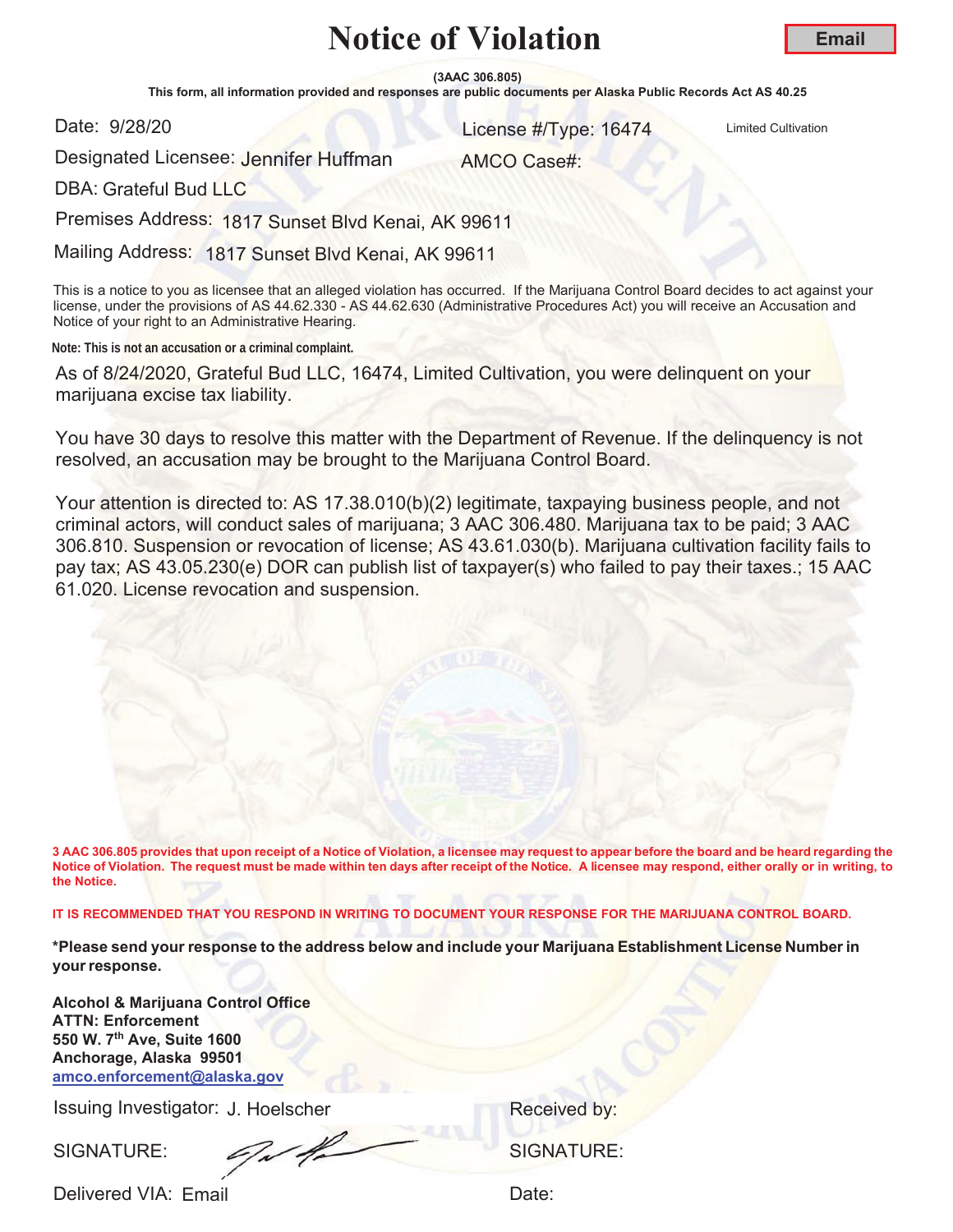**(3AAC 306.805)**

This form, all information provided and responses are public documents per Alaska Public Records Act AS 40.25

Date: 9/28/20

er and the United Cultivation Control of the United Cultivation Control of the United Cultivation

Designated Licensee: Davey G Nunley Jr. AMCO Case#:

DBA: Cottonmouth Road

Premises Address: 38496 Hugh Street Sterling, AK 99672

Mailing Address: PO Box 915 Sterling, AK 99672

This is a notice to you as licensee that an alleged violation has occurred. If the Marijuana Control Board decides to act against your license, under the provisions of AS 44.62.330 - AS 44.62.630 (Administrative Procedures Act) you will receive an Accusation and Notice of your right to an Administrative Hearing.

**Note: This is not an accusation or a criminal complaint.**

As of 8/24/2020, Cottonmouth Road, 17079, Standard Cultivation, you were delinquent on your marijuana excise tax liability.

You have 30 days to resolve this matter with the Department of Revenue. If the delinquency is not resolved, an accusation may be brought to the Marijuana Control Board.

Your attention is directed to: AS 17.38.010(b)(2) legitimate, taxpaying business people, and not criminal actors, will conduct sales of marijuana; 3 AAC 306.480. Marijuana tax to be paid; 3 AAC 306.810. Suspension or revocation of license; AS 43.61.030(b). Marijuana cultivation facility fails to pay tax; AS 43.05.230(e) DOR can publish list of taxpayer(s) who failed to pay their taxes.; 15 AAC 61.020. License revocation and suspension.

**3 AAC 306.805 provides that upon receipt of a Notice of Violation, a licensee may request to appear before the board and be heard regarding the Notice of Violation. The request must be made within ten days after receipt of the Notice. A licensee may respond, either orally or in writing, to the Notice.** 

**IT IS RECOMMENDED THAT YOU RESPOND IN WRITING TO DOCUMENT YOUR RESPONSE FOR THE MARIJUANA CONTROL BOARD.**

**\*Please send your response to the address below and include your Marijuana Establishment License Number in your response.**

**Alcohol & Marijuana Control Office ATTN: Enforcement 550 W. 7th Ave, Suite 1600 Anchorage, Alaska 99501 amco.enforcement@alaska.gov**

Issuing Investigator: J. Hoelscher **Election Control Control Control Control Control Control Control Control Control Control Control Control Control Control Control Control Control Control Control Control Control Control C** 

SIGNATURE: SIGNATURE: